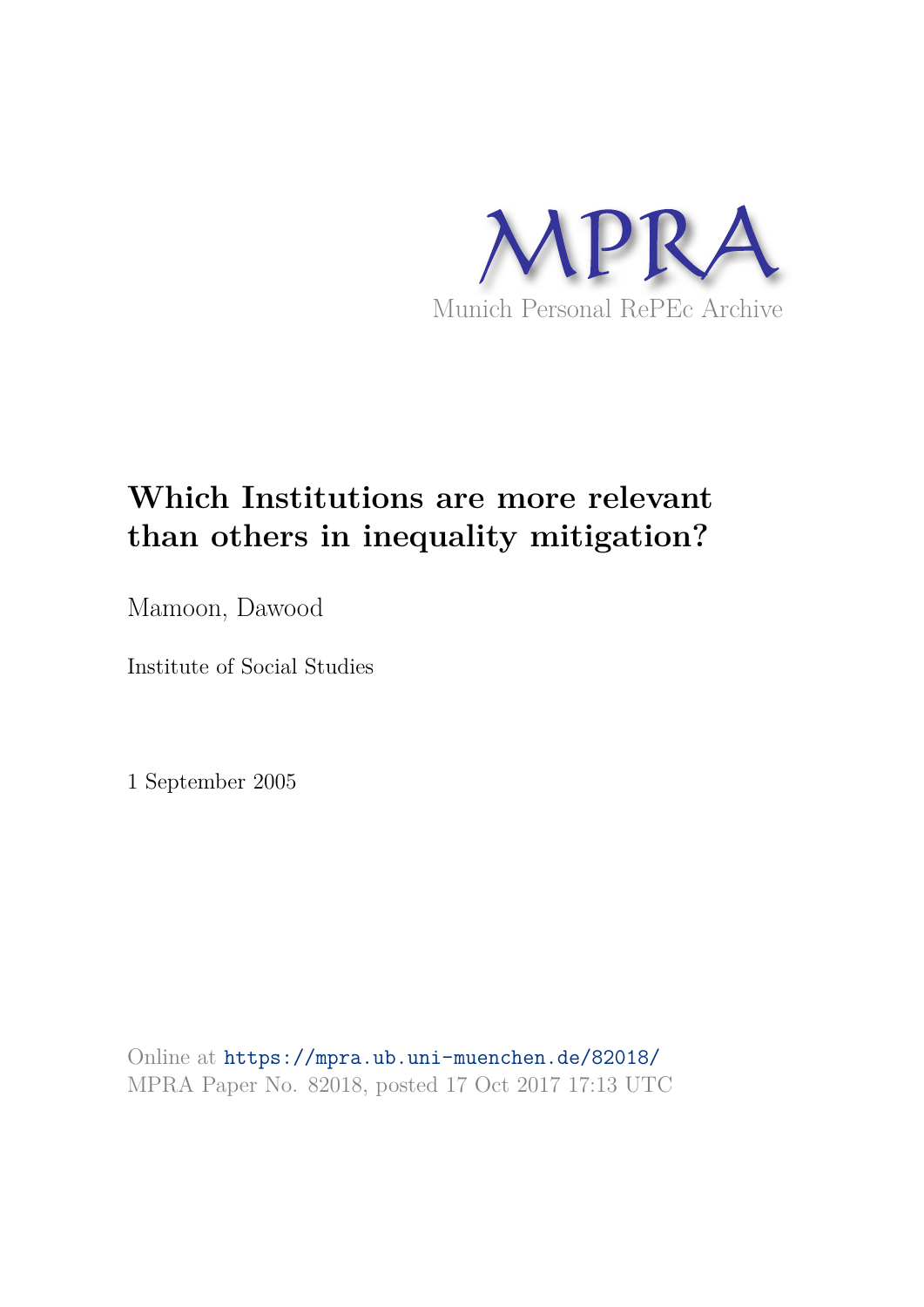## **Which Institutions are more relevant than others in inequality mitigation?**

**Dawood Mamoon Institute of Social Studies (ISS) PO Box 29776, 2502 LT The Hague, the Netherlands mamoon@iss.nl + 31 70 4260 683**

### **ABSTRACT**

The paper estimates the respective contributions of legal, economic, political and social institutions on inequalities within countries across the globe, while using various measures of openness and trade policy as our control group. The results suggest that institutions have significant effects on inequality. Among legal institutions, rule of law and control for corruption have a stronger impact on inequality than voice and accountability. Though we find that countries which practice democracy are less prone to unequal outcomes, we also find that autocratic setups may not necessarily lead to greater inequalities. Both frameworks may carry redistributive effects, as both are found to be positively associated with the incomes of the poorest and negatively associated with the incomes of the richest. Secondly, whether a country is politically stable is rather a more decisive institutional factor apropos inequality than whether a country has an autocratic or a democratic orientation. Economic institutions also seem to play an important role in alleviating inequalities within countries. Whether the government is functioning effectively and whether it has a robust fiscal and monetary policy seems to have stronger impact on inequality than regulatory quality. Education for all, a proxy for social institutions, has a strong redistributive power. Overall, legal institutions trump any other institutional categories in reducing inequalities in a country. On the other hand, middle income group is most likely to benefit from good functioning institutions than any other income group.

JEL Codes: O1, N40 Key Words: Redistribution, Inequality, Cross Section Models (January 2007)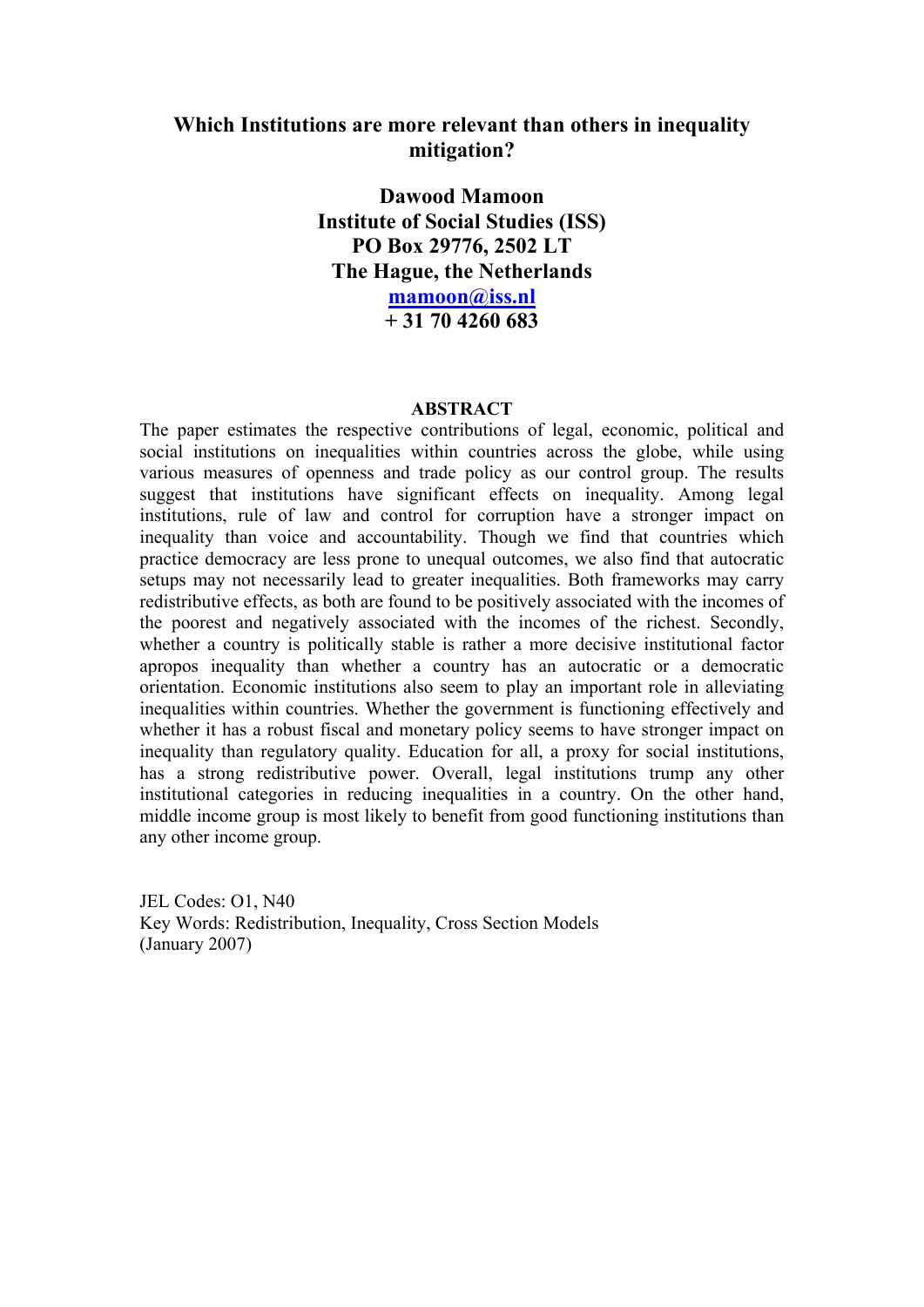#### **1. Introduction:**

During the 1950s, 1960s and most of the 1970s inequality followed declining trends in the most developed and developing countries. However, the inequality trends have been reversed in most countries since the early 1980s. First, inequality started rising in the mid- to late- 1970s in the United States, United Kingdom, Australia and the New Zealand, which were the first among the OECD countries to adopt a neoliberal policy approach. In United Kingdom the increase in inequality was quite pronounced as the Gini coefficient of the distribution of net disposable income rose more than 30 percent between 1978 and 1991, which was twice as fast as that recorded in United States for the same period. The Scandinavian countries and the Netherlands were next to follow where inequality followed a U shaped pattern. From 1970 to 80, Finland and France also experienced a halt in declining trends in inequality. In Italy inequality rose by 4 points between 1992 and 1995. In 1993 the Gini coefficient for Japan stood at 0.44, which is approximately the same as United States and far higher than the likes of Sweden and Denmark. Most of this increase in income inequality in these industrialised countries is explained by a rise in earnings inequality (Cornia et al, 2004). Since 1989, inequality in the transition countries of Central Europe has also witnessed increasing trends but they remain modest when compared to former USSR and Southeastern Europe where the Gini coefficients rose on average by 10-20 points which is 304 times faster than the Gini in Central Europe. The rise in inequality in this region has been attributed to rise in returns to education following liberalisation (Rutkowski, 1999).

Partly due to the recession in the 1980s, which hit the poor harder than the rich, inequality in most Latin American states except for three (Colombia, Uruguay and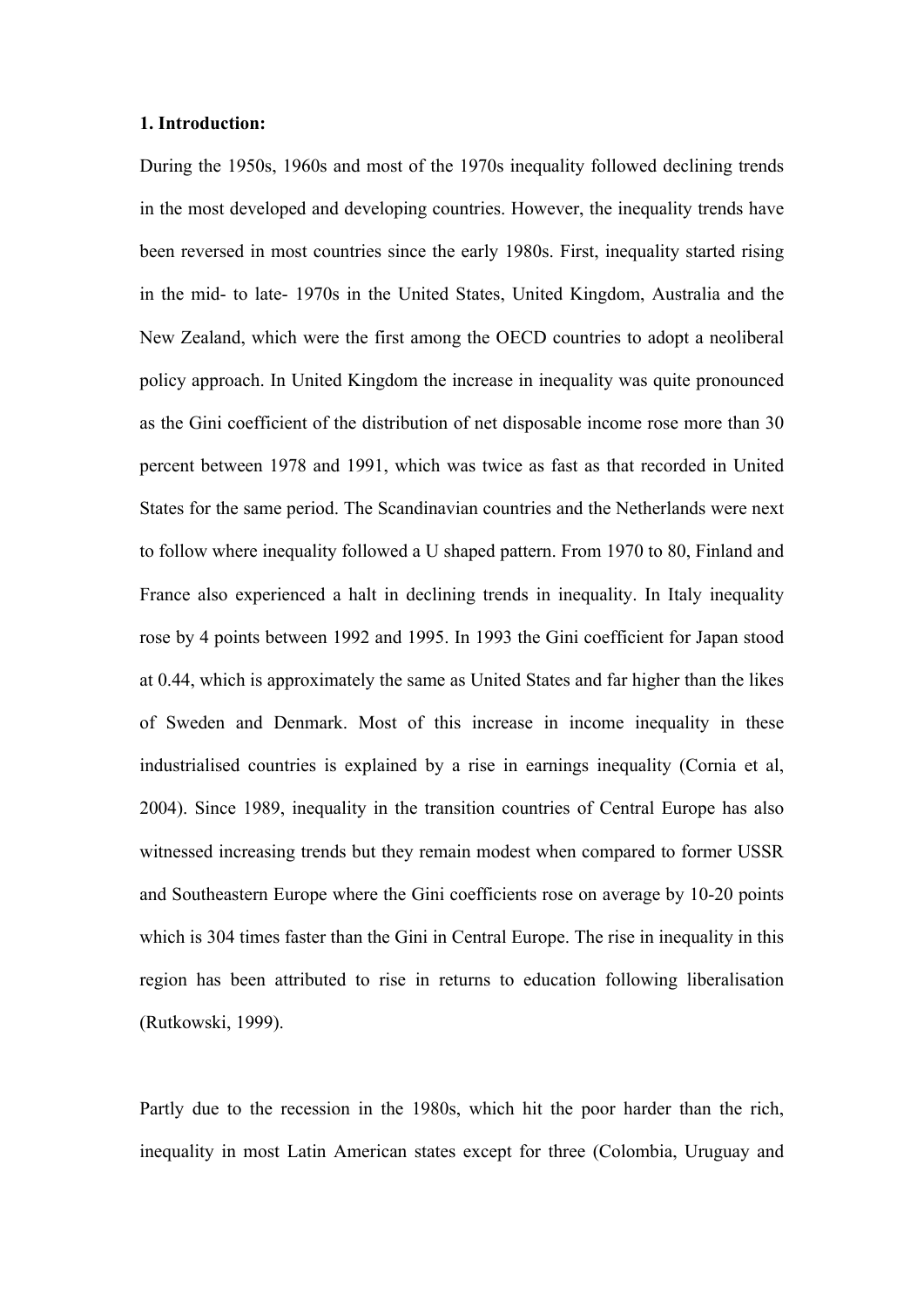Costa Rica) witness sharp rise. Gini coefficients in Latin America have been ranged between 0.45 and 0.60 since early 1950s, which are among the highest in the world. The acute polarisation of income has been rooted in a highly unequal distribution of land and educational opportunities (Cornia et al, 2004).

In China income concentration has been rising rapidly since 1985 so that the Gini coefficient reached 0.43 by 1995 and remained more or less at the same level until recently. The rise in income disparity can be attributed to a rise in urban-rural divide arising from a faster expansion of urban activities amid active participation of China in international markets. Among South East Asian economies, the Gini coefficient for Indonesia increased to 0.38 by 1997 from 0.32 in 1987-90.In South Asia, the inequality also followed a U-shaped pattern, though it was less pronounced. In India, the experience of 1990s points to a moderate rise in both urban and rural inequality and a larger rise in overall inequality due to widening gap between urban and rural areas. In 1990s the urban inequality rose to 0.36. The Gini coefficient in Pakistan rose from 0.39 in 1960s to 0.41 in 1990s. Much like India, the rise in overall inequality is attributed to a sharp rise in rural inequalities. Inequality in Sub Saharan Africa has been among the highest in world. There is some evidence of falling urban-rural gap but there is rising intra urban and at times intra rural inequalities. For example, in Tnazania the Gini coefficient for rural inequality rose from 0.53 in early 1980s to 0.76 in early 1990s. Similarly for Kenya, the rural inequalities increased by 9 points from 1980 to 1992 and stand at 0.49 (Ibid, 2004).

In the retrospect, the problem of poverty can not be separated from the way in which growth is achieved. Hence, today the principle issue in pro poor growth debate also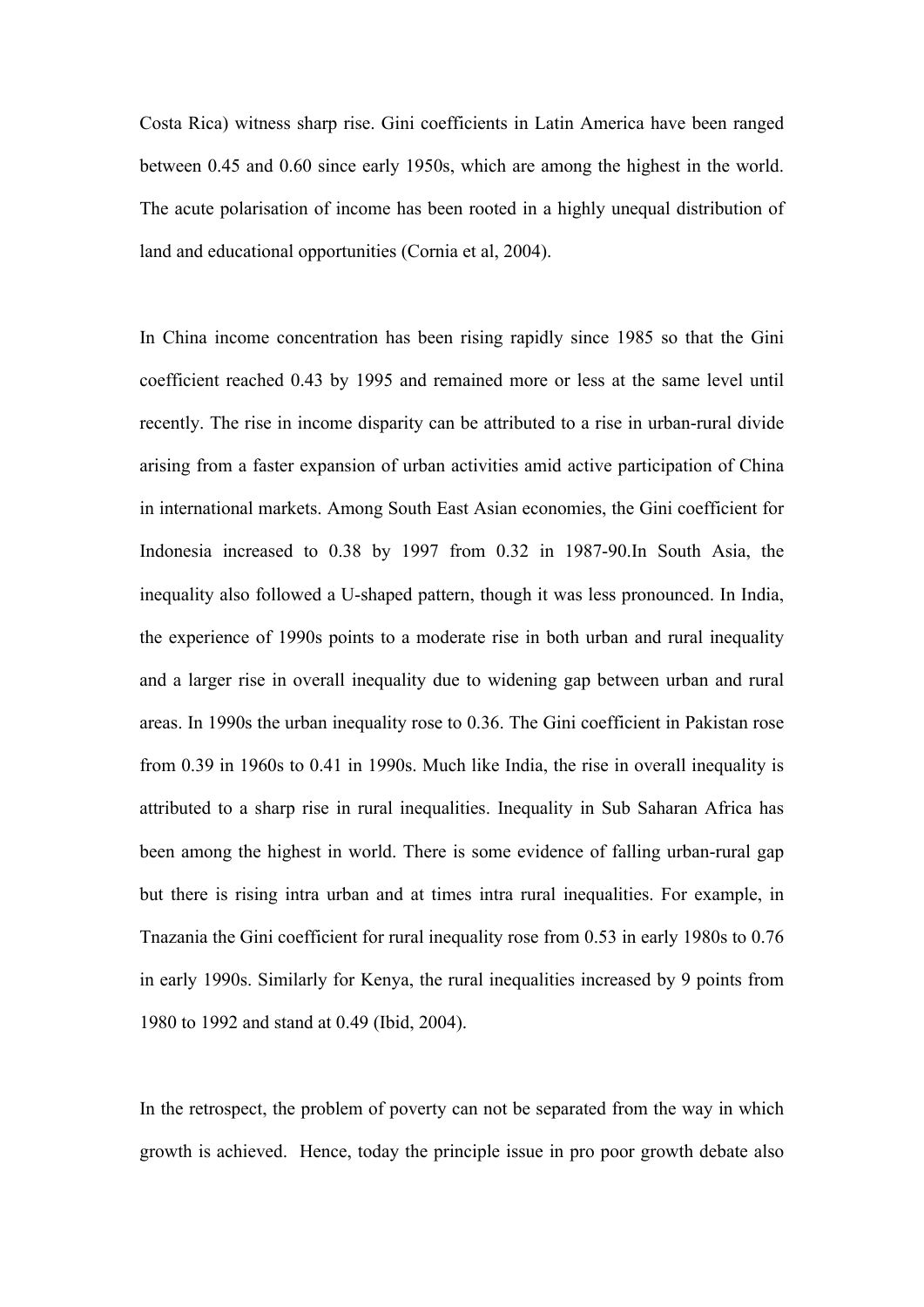relates to inequality. The aim of this paper is to analyse the impact of one of the key determinant of growth on inequality. Recent literature suggests that strong institutions<sup>1</sup> are the key determinant of growth (i.e, see Dollar and Kraay, 2003; Rodrik et al, 2004; Glaeser et al, 2004a, Mamoon and Murshed, 2005). It is important to look at the different institutional setups; countries may have while working along with the surge of globalisation. For example, India is a thriving democracy but China, South Korea and Taiwan have been growing under one-party dictatorships, the last two eventually turning to democracy. Recently, Pakistan has become one of the fastest growing economies of the region, even out passing India, under rule of General Pervez Musharraf. Among the transition economies, rapid economic growth was achieved by Kazakhstan under Nazarbaev. Here one may conveniently assume that these countries have performed well under market friendly policies (i.e., trade liberalisation) and thus successfully achieved robust economic performance. However the analogy is not that simple. Market friendly policies may not work in the absence of good institutions. The failure of Russian economy and its reform process can be attributed to the lack of a supportive legal, regulatory and political apparatus. In Latin America little attention has been paid to the mechanisms of social insurance and to the safety nets which has resulted in the dissatisfaction with market oriented reforms. It may also be the case that some institutions may be more important than others. For example, even pro-market dictators can secure property rights as a matter of policy choice (Glaeser, 2004a). Similarly, stronger social institutions lead to improved government functioning: "Education is needed for courts to operate and to empower citizens to engage with government institutions (Ibid, 2004: 3)".

<sup>&</sup>lt;sup>1</sup> In this paper we have assumed education, which would otherwise be considered as a proxy for human capital, as a social institution.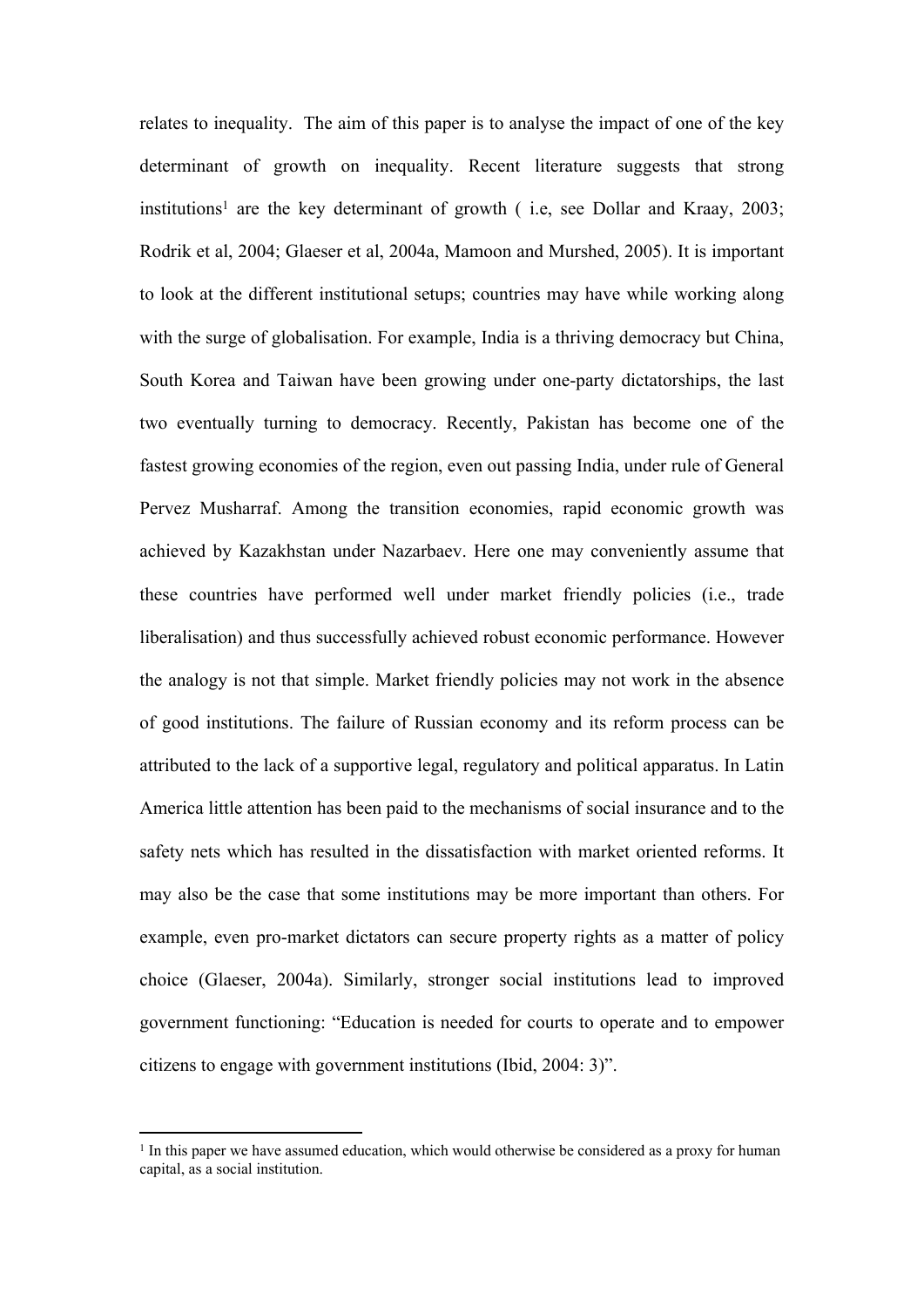This paper tries to analyse different institutional settings, and their relationship with various definitions of inequality to shed light on the effects of pro growth policies on poverty.

#### **2. Different Types of Institutions, Inequality and the Endogenising Factors:**

## **Figure 1: Endogeniety between Institutions, Integration and Inequality**



There are issues of two way causality between inequality and institutions (i.e., see Keefer and Knack, 2002; Chong and Gradstein, 2004), between different types of institutions as shown by figure 1 and discussed below. Many recent studies ( i.e., see Chen and Ravallion , 2003; Cockburn, 2001; Friedman, 2000; Lofgren, 1999) show that international trade is significantly related with inequality while institutions and integration are also endogenous (i.e., Rodrik et al, 2004). Any empirical analysis which takes institutions as a pure exogenous factor while analysing its effects on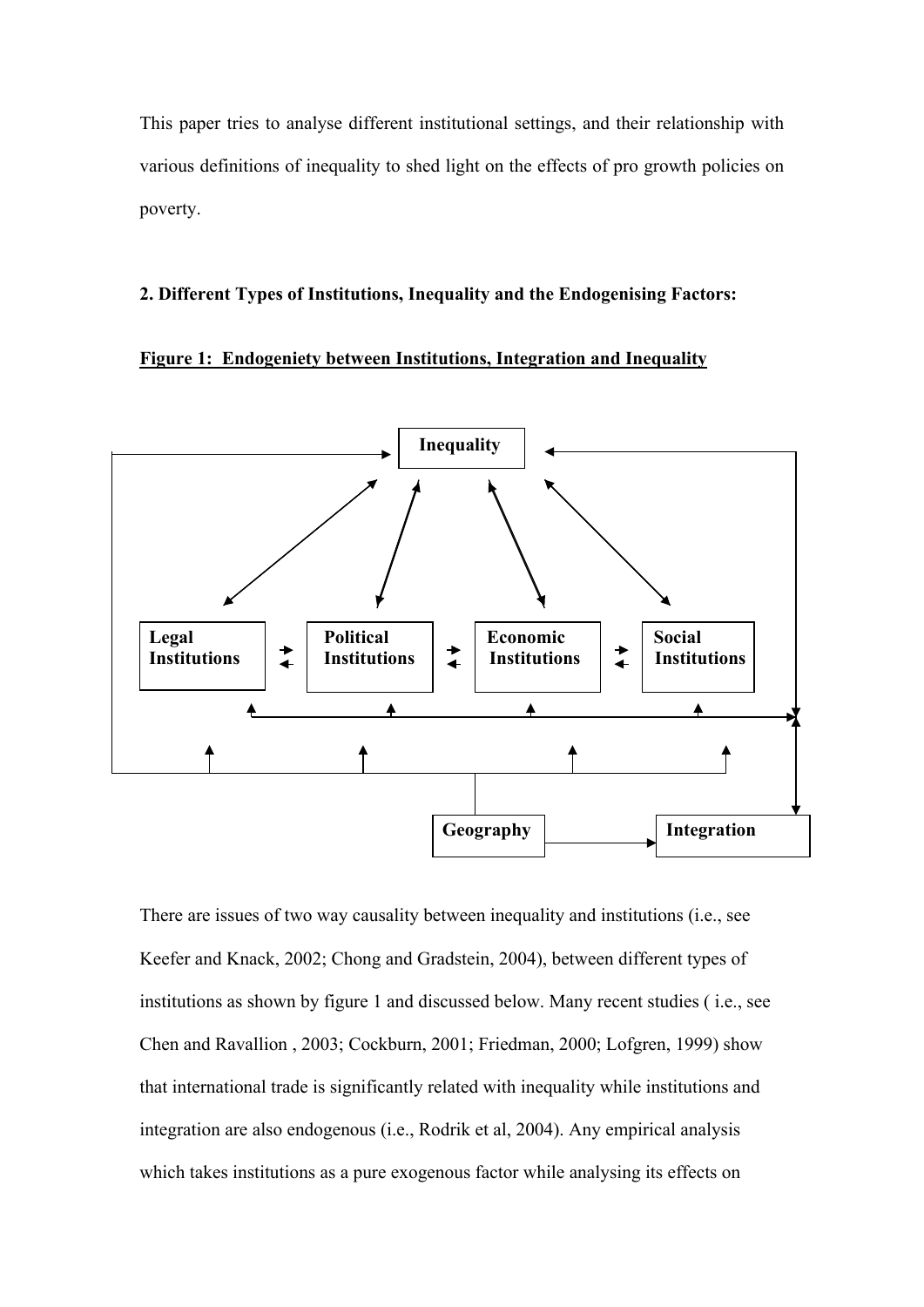inequality may lead to miss-specification bias. Here on the line of Ridrik et al (2004), we assume geography is a pure exogenous concept.

Chong and Gradstein (2004) find strong evidence of bi-directional causality between institutions and inequality. Inequality may affect the quality of institutions. For example, high inequality will prevent the poor from investing in education or the ruling class may not invest in education so that the poor majority will not be politically active thus undermining the development of necessary social and political institutions. Easterly (2001) and Keefer and Knack (2002) suggests that social polarisation negatively affects institutional quality.

The countries with poor institutions are also likely to have high inequality. For example in Russia in the 1990s, a small group of entrepreneurs exploited their political power to promote their own interests, subverting the emergence of institutions committed to the protection of smaller share holders and businesses. According to the Corruption Perceptions Index published by Transparency International, among the transition economies, Estonia is placed 28, and Hungary 31; whereas Russia is placed 79, and Ukraine 83. In these transition economies, weak performance of public institutions, infringement of property rights in favour of influential parties, lower willingness to use courts to resolve business disputes, lower level of tax compliance and higher levels of bribery all have been strongly correlated with inequality (Hellman and Kaufman, 2002). Similarly, in several Latin American countries, the ruling elites, the military and large businesses impeded smaller business interests giving rise to significant informal sector. Chong and Gradstein (2004) show that when the political bias in favour of the rich is large, income inequality and poor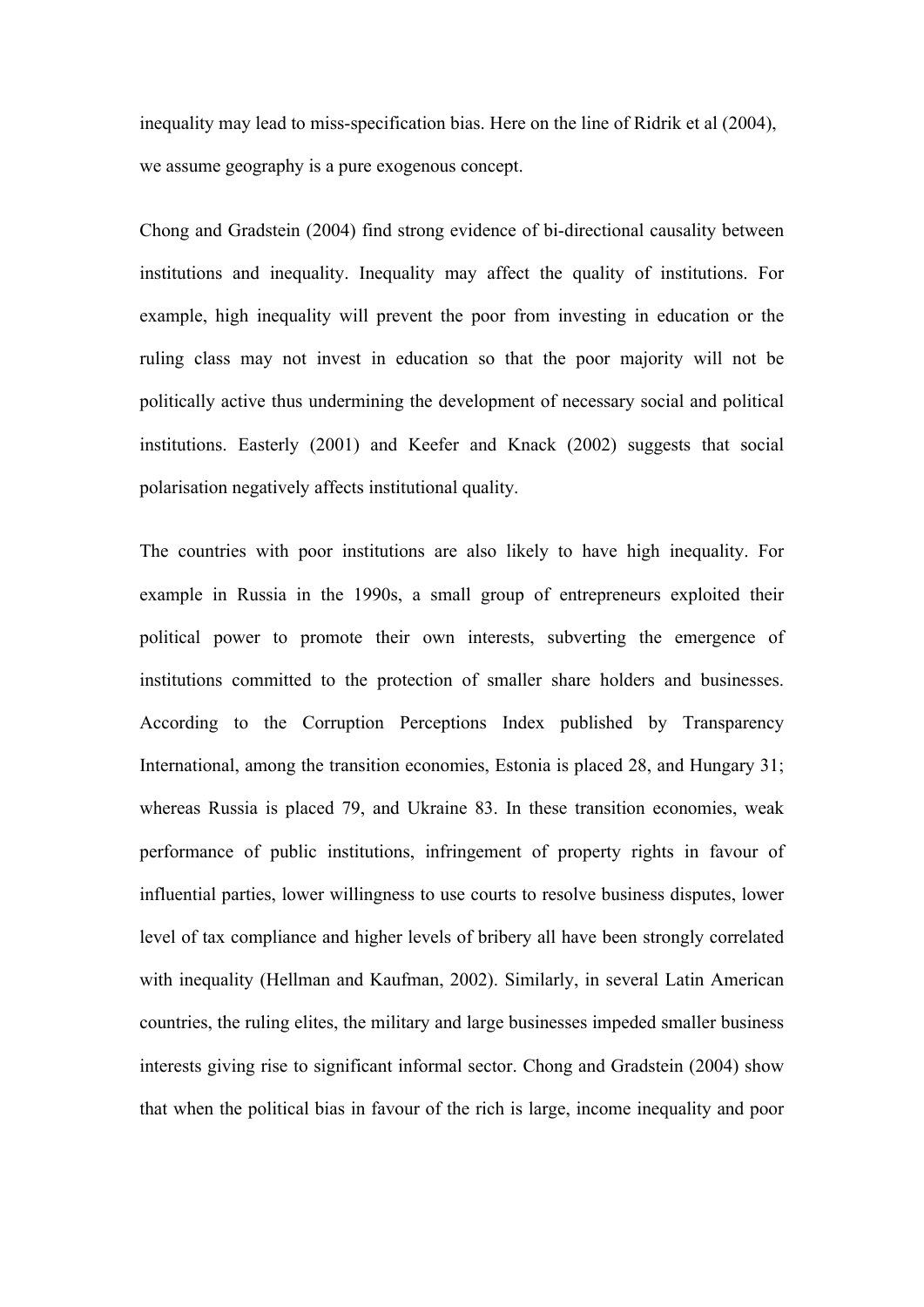institutional quality may reinforce each other, indicating endogeniety between the two.

There may also be inter-linkages between various institutions. For example, nearly all developed countries are democracies and most developing countries are either run under one party system, dictatorships or military regimes. The countries with lower levels of economic and human development tend to have lower levels of education, limited political rights, weak or non existent political competition, lower level of economic freedom and openness, ethno linguistic factionalism, the lack of judicial independence and a free press and high levels of permissiveness towards corruption.

Before discussing the interdependence of different institutions we would first like to differentiate between them. We identify four types of institutions: 1) Legal, 2) Political, 3) Economic and 4) Social. Legal institutions capture the transparency and fairness of legal system, political rights of the citizens, State legitimacy, freedom of speech, independence of judiciary, enforceability of contracts, police effectiveness, access to independent and impartial courts, confidence in judicial system in insuring property rights, prevention of improper practices in public sphere, control of corruption etc. Political institutions represent political stability, democracy, autocracy or dictatorship. Economic institutions include state effectiveness at collecting taxes or other forms of government revenue, states ability to create, deliver and maintain vital national infrastructure, states ability to respond effectively to domestic economic problems, independence of government economic policies from pressure from special interest groups, trade and foreign exchange system, competition policy, privatisation, banking reform and interest rate liberalisation, securities market and non bank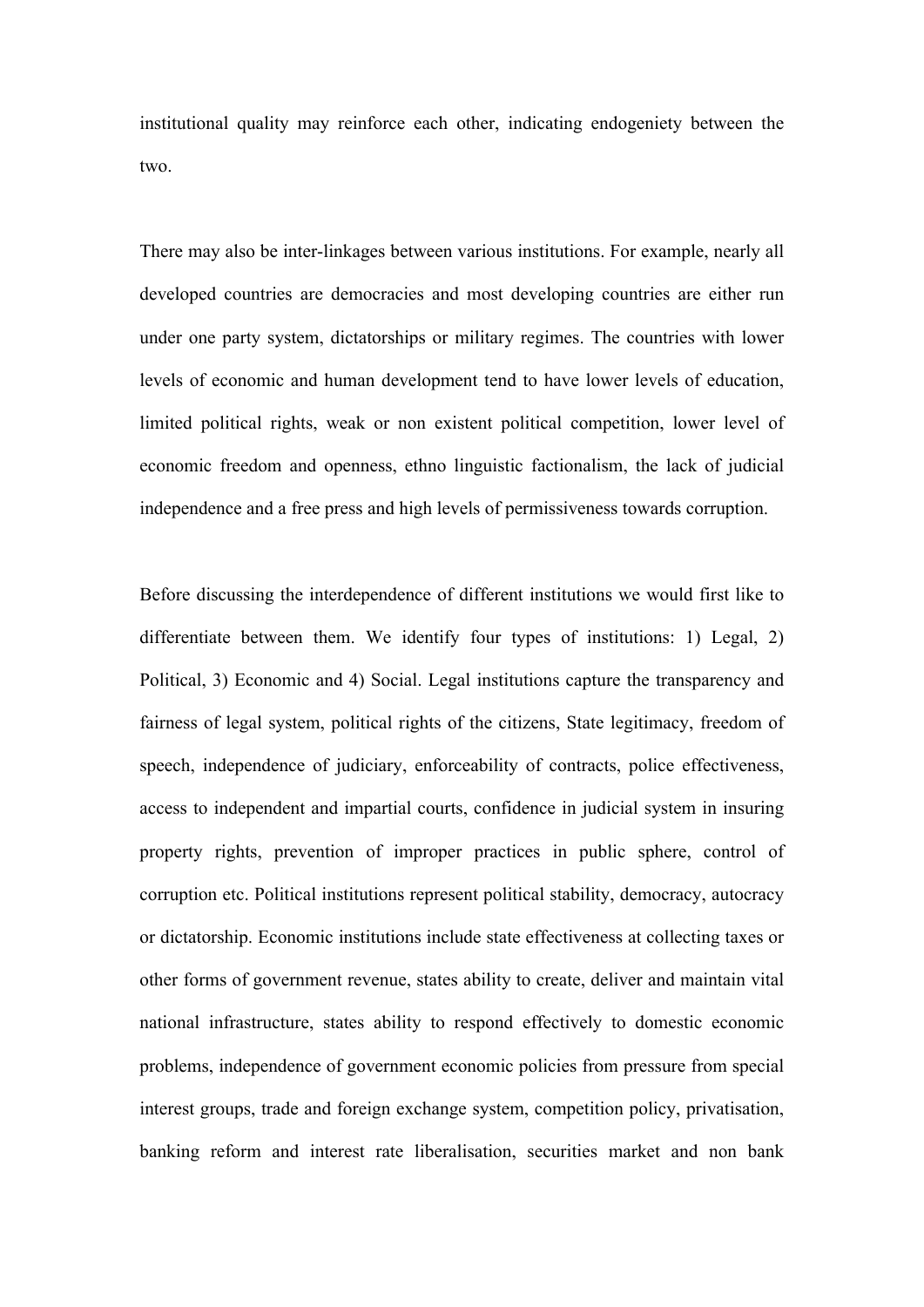financial institutions etc. Social Institutions capture socio economic conditions such as health, education and nutrition etc.

The Legal, political, economic and social institutions are strong in developed countries and for developing countries there are mixed experiences. For example, intellectual property rights are protected vigorously in the US and most advanced societies, but not in many developing countries (Rodrik, 1999). Similarly, most rich countries in the world circa 1960 were democracies with well-educated populations. Over the subsequent 40 years, these countries grew rapidly, on average and the dispersion of their growth rates was relatively small. Most poor countries in the world circa 1960 were dictatorships with badly educated populations. These countries did not grow as rapidly as the democracies on average, but perhaps more strikingly, the dispersion of growth rates across these countries has been huge (Glaeser et al, 2004b:3). Engerman and Sokoloff (2002) link the development of public education as a social institution to the democratization as a political process in US. According to them, while starting at about the similar level of development in the 18nth century, US led the way in setting up a system of common schools and promoting literacy, where as in countries in South America and the Caribbean these processes were much delayed. Today specifically for the Carribean's, the economic development problems are associated with region's lack of diverse and open economies, government ownership of inefficient state enterprises, continued restrictive tariff barriers, failure to institute free trade measures and the lack of governance measures (Collier, 2002). Gupta et al (1998) finds that if government officials use their authority for private gain and indulge in corruption that affects the effectiveness of social spending and the formation of human capital by perpetuating an unequal distribution of asset ownership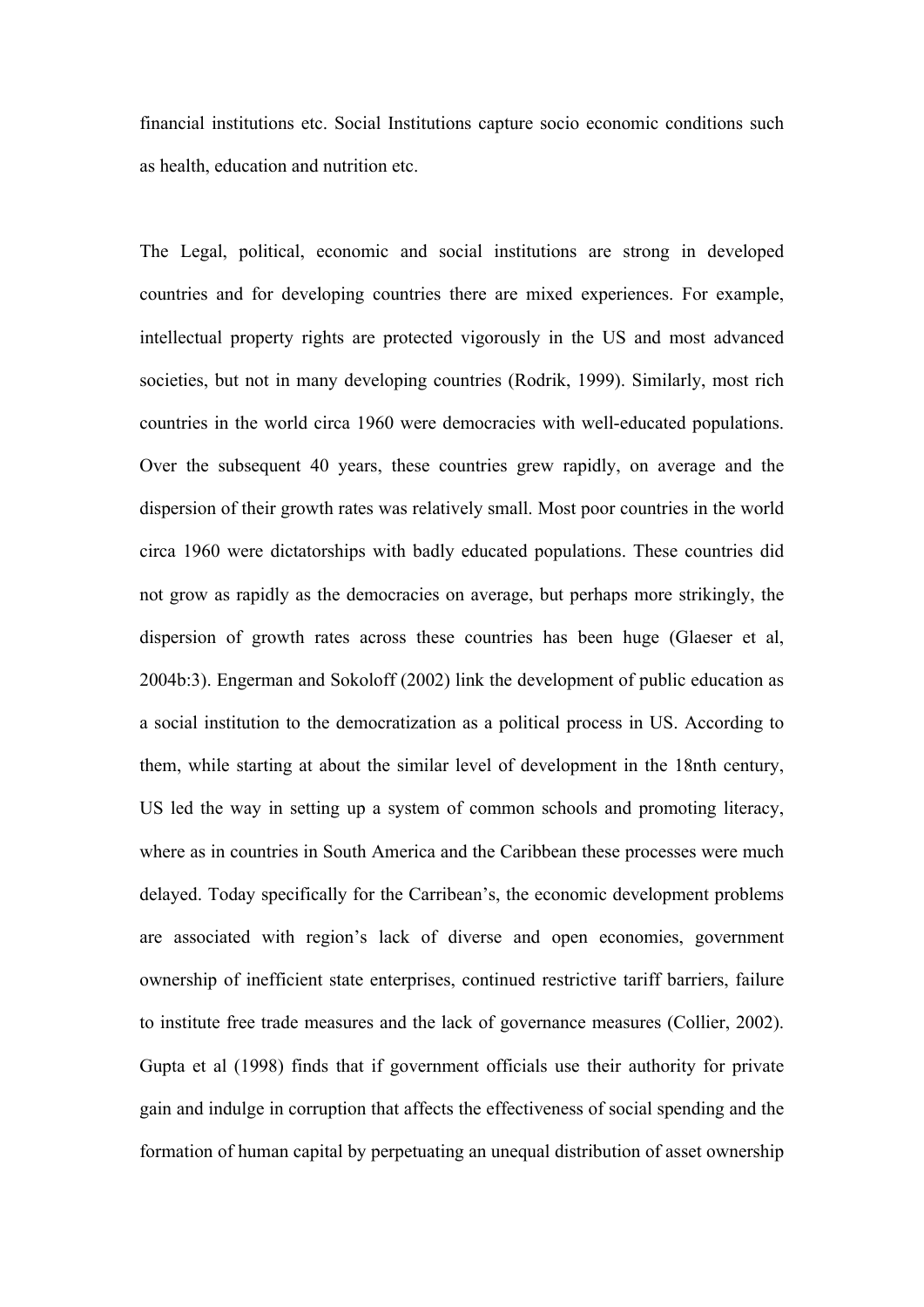and unequal access to education. Corruption also affects the government effectiveness as it weakens tax administration and can lead to tax evasion and improper tax evasion and improper tax exemptions. Higher corruption is associated with increases in inequalities in education, land distribution and health spending. Wealthy urban elites can lobby the government to bias social expenditure toward higher education and tertiary health, which tend to benefit high income groups (Ibid, 1998).

#### **3. Data and Methodology:**

Much recently Kaufman et al (2002) formulated aggregate governance indicators for six dimensions of governance covering 175 countries. They relied on 194 different measures of governance drawn from 17 different sources of subjective governance data constructed by 15 different sources including international organizations, political and business risk rating agencies, think tanks and non governmental organizations. The governance indicators have been oriented so that higher values correspond to better outcomes on a scale from -2.5 to 2.5. They are categorized as rule of law (*Rl*), political stability (*Ps*), regulatory quality (*Rq*), government effectiveness (*Ge*), voice and accountability (*Va*) and control of corruption (*Ctc*). We divide them into four classification based on their definitions. We consider *Rl*, *Va* and *Ctc* as legal institutions. *Ge* and *Rq* are dubbed as economic institutions whereas *Ps* is taken as a proxy for Political institutions. We add two more political indicators namely democracy (*Demo*) and autocracy (*Auto*) to our analysis from Polity dataset whereas, both ranging from 0 to 10. We have also included social institutions in our analysis. Average Schooling Years in the total population at 25 (*Sch*) and Adult literacy rate (*Altr*) capture the quality of social institutions.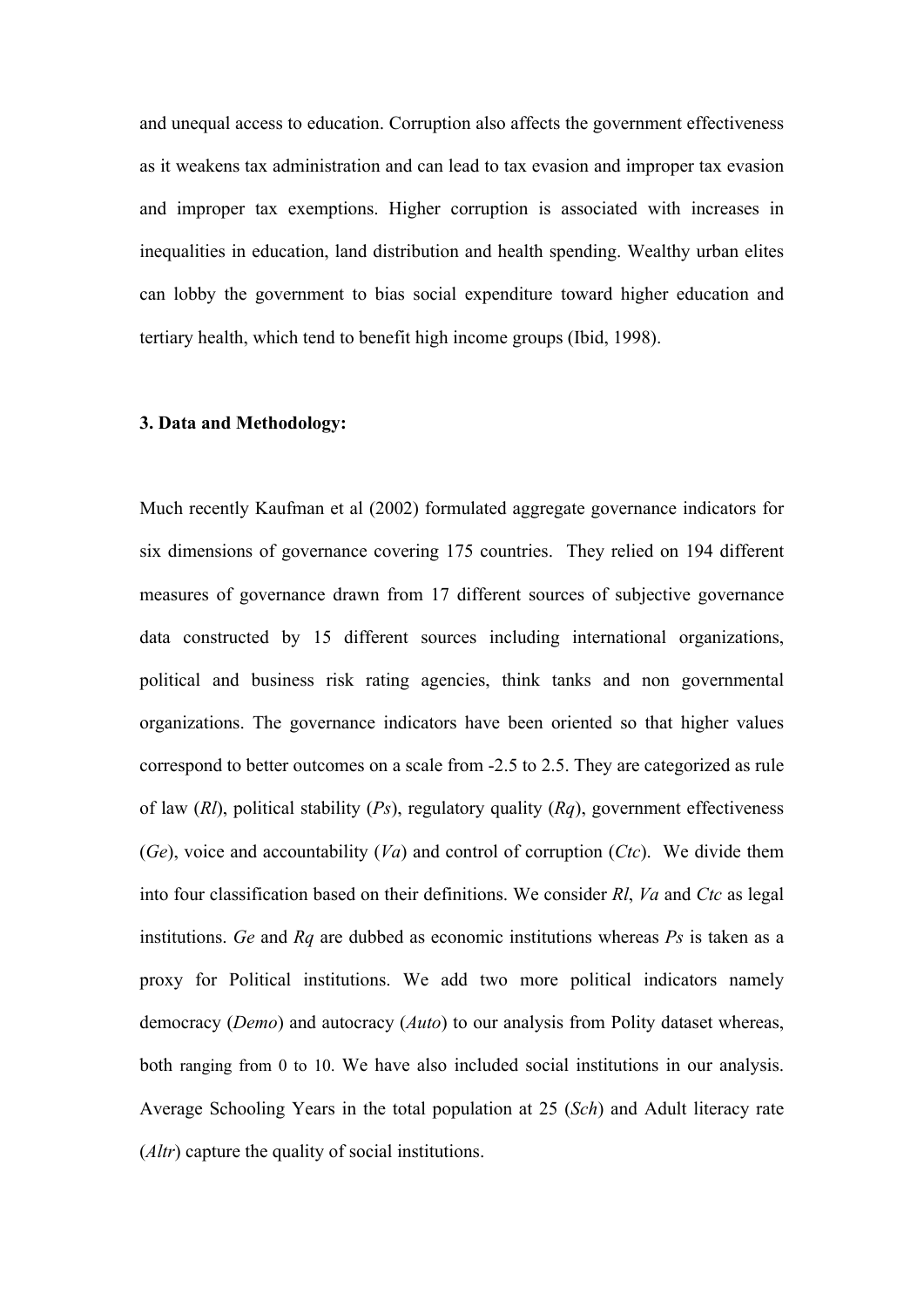As we mention above, international trade is also a significant determinant of inequalities in countries across the globe, integration enters our regression model to enhance its explanatory power. We incorporate not 1 but 8 various concepts of openness and trade policy in our regression model in order to carry out a robustness check for our results on institutions. We have carefully chosen three specific measures of openness. The ratio of nominal imports plus exports to GDP (*lcopen*) is the conventional openness indicator (see Frankel and Romer, 1999; Alcala and Ciccone, 2002; Rose, 2002; Dollar and Kraay, 2003; Rodrik et al, 2004). Two other measures of openness are overall trade penetration (*tarshov*) derived from World Bank's TARS system and overall import penetration (*Impnov*) respectively (see Rose, 2002). Neither of these measures are direct indicators of trade policy of a country, pointing only towards the level of its participation in international trade. There are indicators of trade restrictiveness acting as measures of trade policy (Edwards, 1998; Greenaway et al, 2001, Rose 2002). Import tariffs as percentage of imports (*Tariffs*), tariffs on intermediate inputs and capital goods (*Owti*), trade taxes as a ratio of overall trade (*Txtrg*) and total import charges (*Totimpov*) can all be considered as good proxies for trade restrictiveness and have also been employed in our study. Other measures which capture restrictions in overall trade are non-tariff barriers. We use overall non-tariff coverage (*Ntarfov*) and non-tariff barriers on intermediate inputs and capital goods (*Owqi*) as two proxies for non-tariff barriers (see Rose, 2002). Moreover there is also a trend in the trade literature to use composite measures of trade policy. Edwards (1998) advocates the Sachs and Warner (1995) openness index (O*pen80*) as a proxy for openness.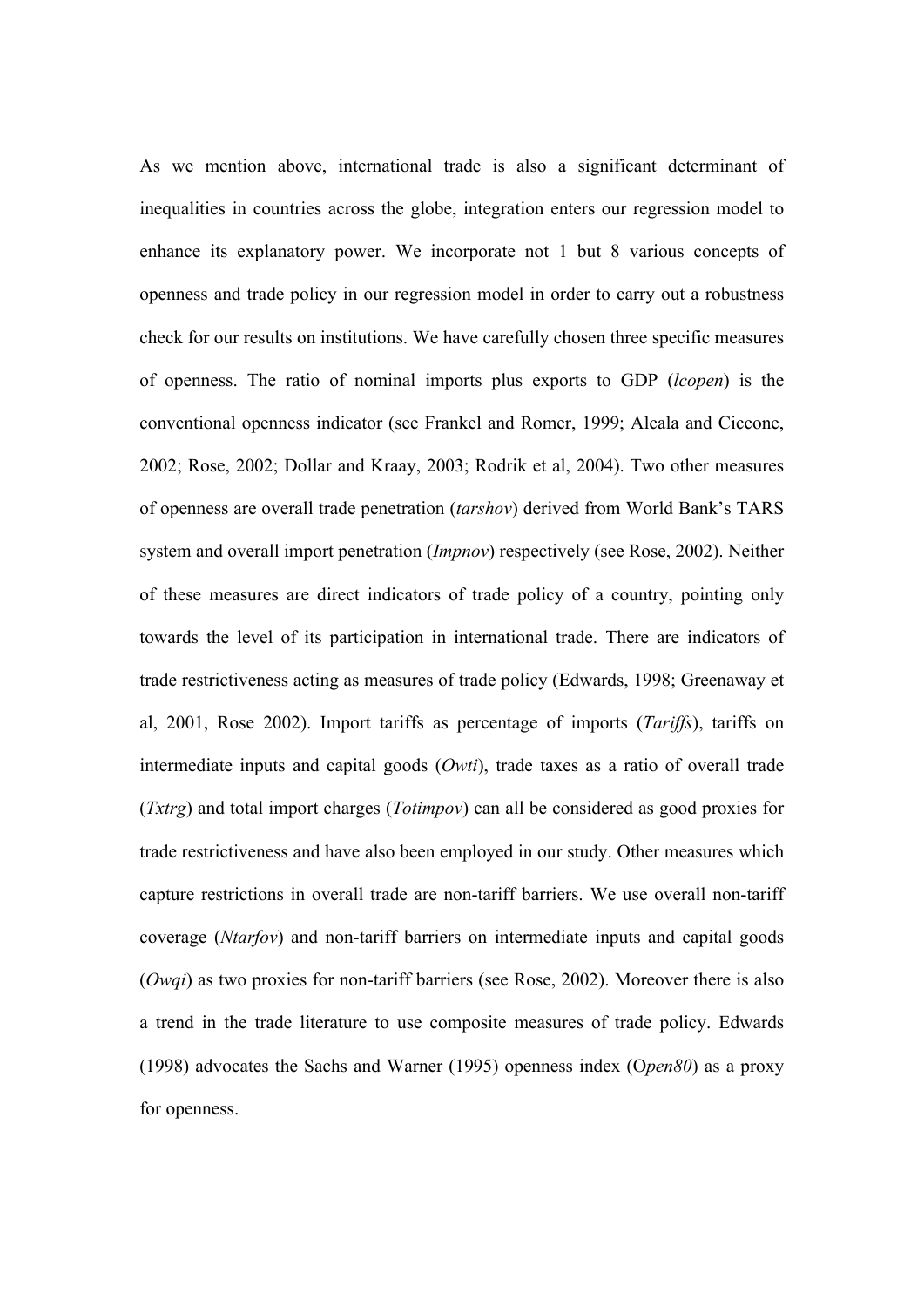To capture inequality we not only take GINI income inequality index (*Gini*) from UNU/WIDER World Income Inequality Database (WIID) but also we employ UTIP-UNIDO Theil measure (*Theil*) calculated by University of Texas Inequality Project (UTIP) which captures wage inequality between skilled and unskilled labour. This is motivated by several considerations. First, comparable and consistent measures of income inequality, whether on a household level or per head basis are difficult, almost implausible and generally fails to provide adequate or accurate longitudinal and crosscountry coverage. On the other hand, inequality of manufacturing pay, based on UNIDO Industrial Statistics provides indicators of inequality that are more stable, more reliable and more comparable across countries because UNIDO measures are based on a two or three digit code of International Standard Industrial Classification (ISIC) a single systematic accounting framework. Furthermore, manufacturing pay has been measured with reasonable accuracy as a matter of official routine in most countries around the world for nearly forty years (Galbraith and Kum, 2002). Further more we take income deciles and percentiles from UNU/WIDER World Income Inequality Database (WIID) as other proxies of inequality. Institutions or Integration will be guilty of inequality if it has the negative impact on the incomes of bottom 10 percent (*low10*) and positive impact on the income of the top 10 percent (*high 10)*. We also take income groups divided into quintiles where the effect of Institutions is anticipated to be negative for the ratio between top 20 percent and bottom 20 percent (*high20/low*20) and positive for the middle income groups (*Middle20*). The exercise on income deciles and percentiles will further shed light on how institutions and integration are related with income distribution. Especially, we are interested to know how quality of institutions are related with the incomes of the middle class or the ones living in bottom of income share. Each country observation for all inequality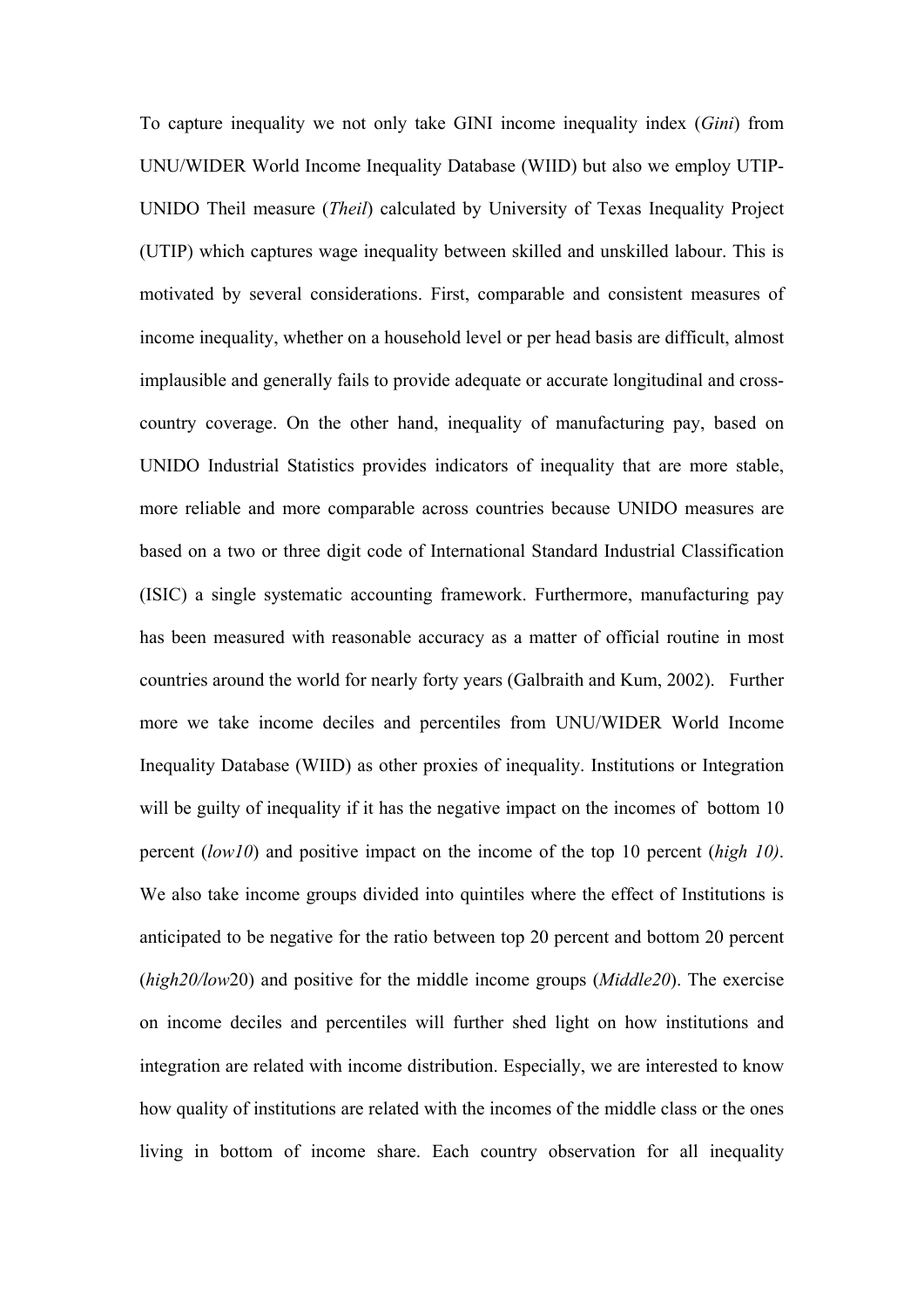measures is taken for the latest year for which data is available and in most cases represent inequality in mid 1990s.

Our basic inequality and income share equations would look like:

*Inequality = f (Institutions, Integration, Geography)* …………......... *(1) and Income Share= f (Institutions, Integration, Geography)………(2)*

Corresponding to equation 1, our inequality model based on *Theil index* has 8 equations, whereas each equation corresponds to a different institutional or integration classification The model specifications for *Gini*, *High20/Low20*, *Midlle20*, *Low10* and *High10* contain same 8 equations each with same variable specifications**.** 

| $Theil_{1i} = \alpha_1 + \beta_1 LI_i + \chi_1 Open_i + \varepsilon_{1i} \dots \dots \dots \dots 3$      |  |
|----------------------------------------------------------------------------------------------------------|--|
| $Theil_{2i} = \alpha_2 + \beta_2 Pl_i + \chi_2 Open_i + \varepsilon_{2i} \dots \dots \dots \dots 4$      |  |
| $Theil_{3i} = \alpha_3 + \beta_3 EI_i + \chi_3 Open_i + \varepsilon_{3i} \dots \dots \dots \dots 5$      |  |
| $Theil_{4i} = \alpha_4 + \beta_4 SI_i + \chi_4 Open_i + \varepsilon_{4i} \dots \dots \dots \dots 6$      |  |
| $Theil_{5i} = \alpha_5 + \beta_5 LI_i + \chi_5 TP_i + \varepsilon_{5i} \dots \dots \dots \dots \dots 7$  |  |
| $Theil_{6i} = \alpha_6 + \beta_6PI_i + \chi_6TP_i + \varepsilon_{6i} \dots \dots \dots \dots 8$          |  |
| $Theil_{7i} = \alpha_7 + \beta_7 EI_i + \chi_7 TP_i + \varepsilon_{7i} \dots \dots \dots \dots \dots$    |  |
| $Theil_{8i} = \alpha_8 + \beta_8 SI_i + \chi_8 TP_i + \varepsilon_{8i} \dots \dots \dots \dots \dots 10$ |  |

The variable *Theil*<sub>*i*</sub> is Theil Index in a country i,  $LI_i$ ,  $PI_i$ ,  $EI_i$ , and  $SI_i$  are respectively measures for legal, political, economic and social institutions, whereas *Open<sup>i</sup>* measures general openness in the economy and  $TP<sub>i</sub>$  is a measure for trade policy and  $\varepsilon_i$  is the random error term. Please refer to appendix 1 for information on equations based on *Gini*, *High20/Low20*, *Middle20*, *Low20* and *High10*.

As we have discussed, there are potential endogenity problems between institutions and integration and between institutions and inequality itself. To this effect we have first regressed our institutional, trade policy and openness proxies on a set of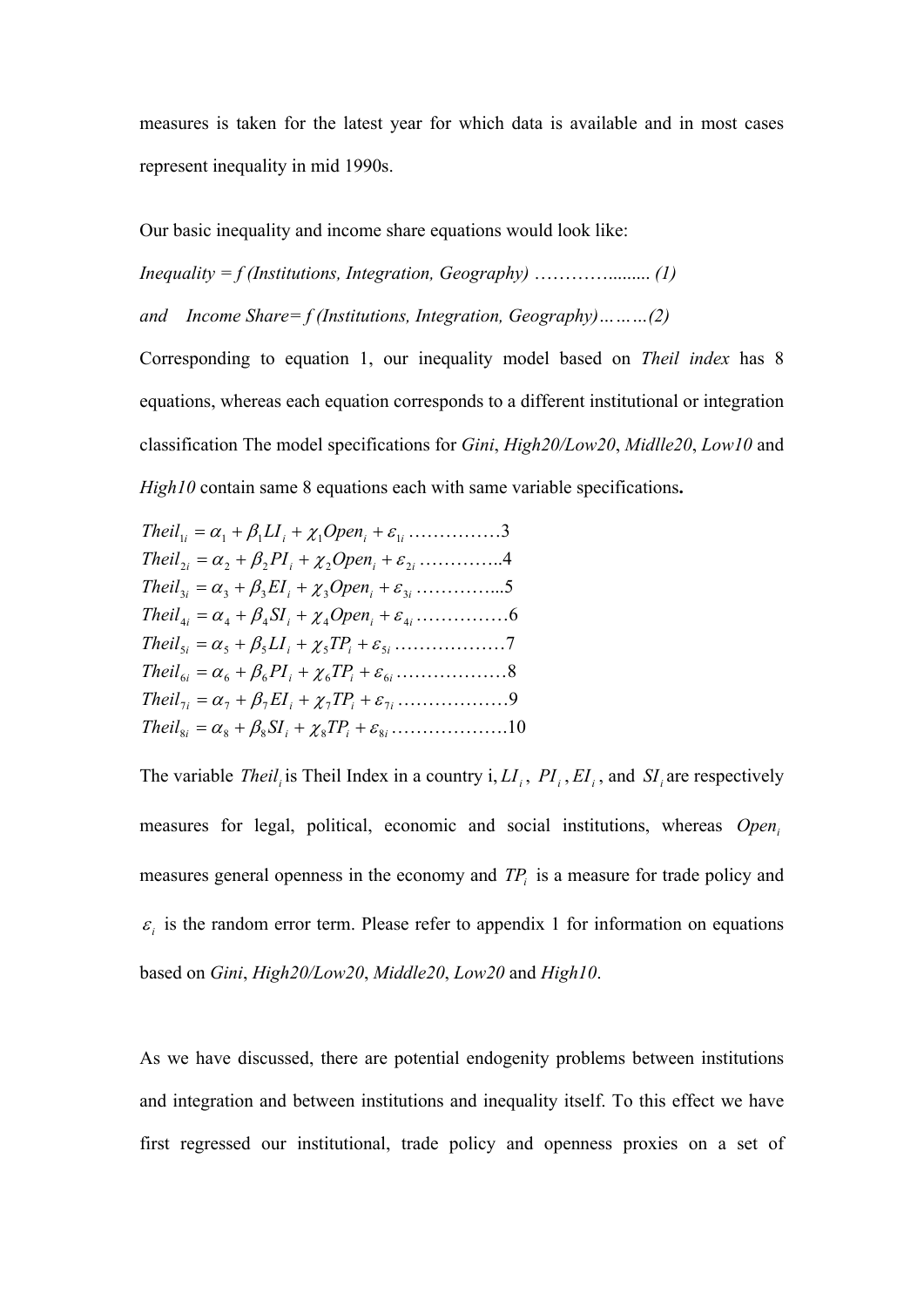instruments. Frankel and Romer (1999) suggests that we can instrument for openness by using trade/GDP shares constructed on the basis of a gravity equation for bilateral trade flows. The FR approach consists of first regressing bilateral trade flows (as a share of country's GDP) on measures of country mass, distance between the trade partners, and a few other geographical variables, and then constructing a predicted aggregate trade share for each country on the basis of coefficients estimated. Hall and Jones (1999) employed distance from the equator and the extent to which the primary languages of Western Europe are spoken as first languages today as instruments for institutions. Hall and Jones made an argument that the instruments are not correlated with the error term. Acemolgu, Johnson and Robinson (2001) identify the mortality of European settlers as a potential instrument. Using two ex post assessments of institutional quality- risk of expropriation by the government and constraints on the executive- as measures of institutions, they showed that settler mortality is a strong predictor of institutions. However there are two drawbacks for AJR instrument. First, the data is only available for 64 countries. Though Rodrik et al (2004) have extended it to 80 countries; it still covers a relatively low number when compared to 'the extent to which the primary languages of Western Europe are spoken as first languages today' which covers as many as 140 countries. Secondly, according to Glaeser et al (2004b), AJR instrument of settler mortality fails to be orthogonal to the error term. 'Settler mortality is strongly correlated not just with ancient, but also with the modern, decease environment, suggesting that it might be the decease environment, rather than history, that matters for economic development. Secondly settler mortality is strongly correlated with human capital accumulation, suggesting that it cannot be used as an instrument for institutions (Glasear et al, 2004b:8).' Thus following Dollar and Kraay (2003) and Hall and Jones (1999), we use 'fractions of the population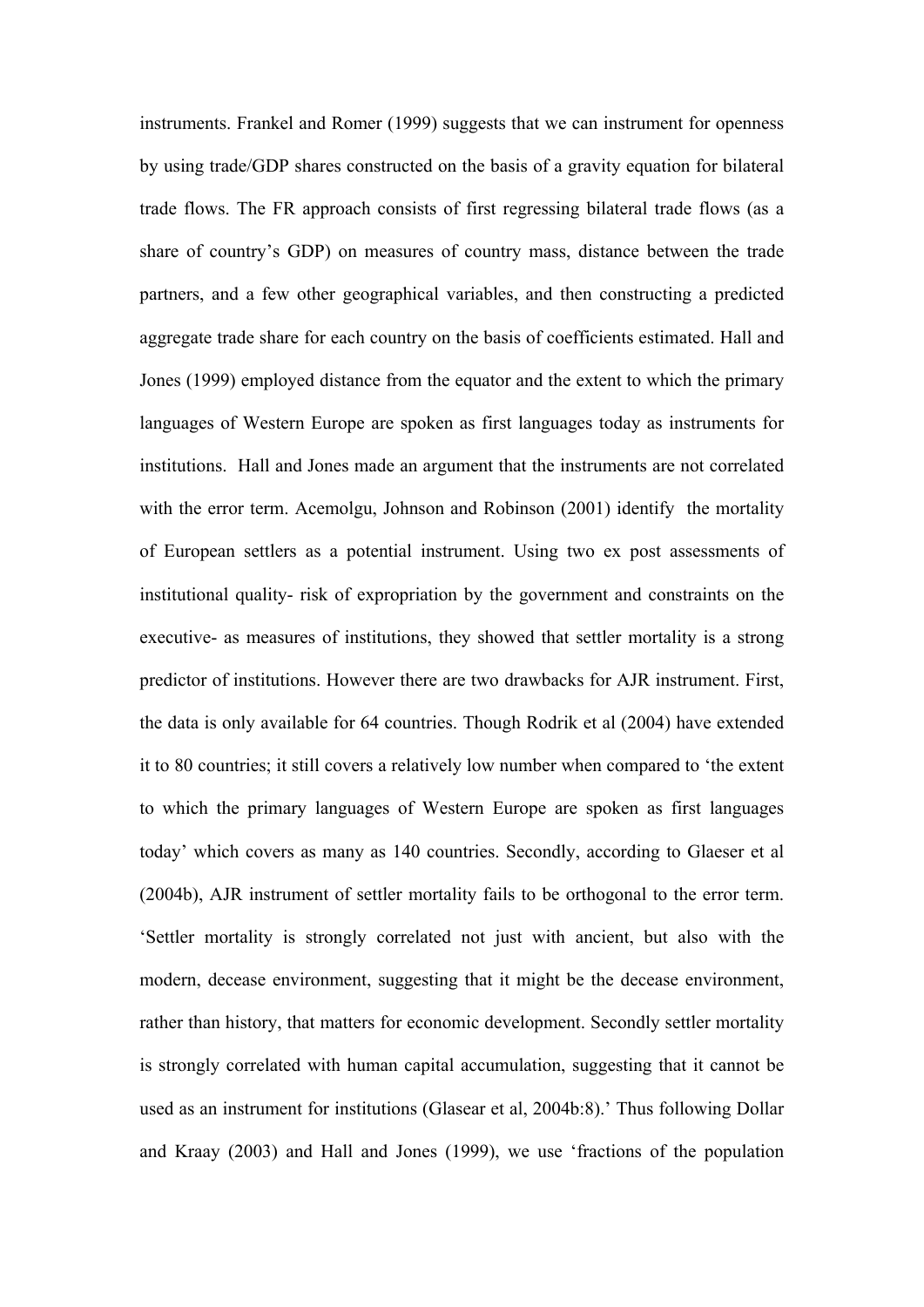speaking English (*Engfrac*) and Western European languages as the first language (*Eurfrac*)' as an instrument for legal, economic and political institutions. Since we are using years of schooling and adult literacy rate as a proxy for social institutions we looked for instruments which can capture the qualitative and quantitative properties in education sector. Total public spending on education (as a percentage of GDP) and primary public-teacher ratio are the two instruments proposed by Mamoon and Murshed (2005). The former instrument captures the quality of education and the later instrument captures the quantity of education. As in Rodrik et al (2004), we employ 'distance from the equator' as another instrument (proxy for geography) also employed by Hall and Jones (1999).

*LI<sup>i</sup>* <sup>1</sup> <sup>1</sup>*Eng<sup>i</sup>* 1*Eur<sup>i</sup>* 1*FR<sup>i</sup>* <sup>1</sup>*Disteq* 1*i*………………..11 *PI<sup>i</sup>* <sup>2</sup> <sup>2</sup>*Eng<sup>i</sup>* <sup>2</sup>*Eur<sup>i</sup>* 2*FR<sup>i</sup>* <sup>2</sup>*Disteq* 2*<sup>i</sup>* ………………12 *EI<sup>i</sup>* <sup>3</sup> <sup>3</sup>*Eng<sup>i</sup>* <sup>3</sup>*Eur<sup>i</sup>* 3*FR<sup>i</sup>* <sup>3</sup>*Disteq* 3*<sup>i</sup>* ……………….13 *Open*1*<sup>i</sup>* <sup>4</sup> <sup>4</sup>*Eng<sup>i</sup>* <sup>4</sup>*Eur<sup>i</sup>* 4*FR<sup>i</sup>* <sup>4</sup>*Disteq* 4*i*……….......14 *TP*1*<sup>i</sup>* <sup>5</sup> <sup>5</sup>*Eng<sup>i</sup>* <sup>5</sup>*Eur<sup>i</sup>* 5*FR<sup>i</sup>* <sup>5</sup>*Disteq* 5*<sup>i</sup>* ……………....15 *SI<sup>i</sup>* <sup>6</sup> <sup>6</sup>*Tlex<sup>i</sup>* <sup>6</sup>*Ptr<sup>i</sup>* 6*FR<sup>i</sup>* <sup>6</sup>*Disteq* 6*<sup>i</sup>* ………………..16 *Open*2*<sup>i</sup>* <sup>7</sup> <sup>7</sup>*Tlex<sup>i</sup>* <sup>7</sup>*Ptr<sup>i</sup>* 7*FR<sup>i</sup>* <sup>7</sup>*Disteq* 7*<sup>i</sup>* ……………17 *TP*2*<sup>i</sup>* <sup>8</sup> <sup>8</sup>*Tlex<sup>i</sup>* <sup>8</sup>*Ptr<sup>i</sup>* 8*FR<sup>i</sup>* <sup>8</sup>*Disteq* 8*<sup>i</sup>* ………………..18

Where  $Eng_i$  and  $Eur_i$  are our instruments for legal, economic and political institutions referring to fractions of population speaking English and European languages respectively. *Tlex* is total public spending on education as a percentage of GDP and *Ptr* is primary pupil-teacher ratio and both are instruments for average years of schooling and adult literacy rate. *FR* is instrument for openness and trade policy. is proxy for geography showing distance from the equator. At the second *Disteq<sup>i</sup>* stage the predicted values of respective institutional, openness and trade policy variables are employed in the inequality and income share equations.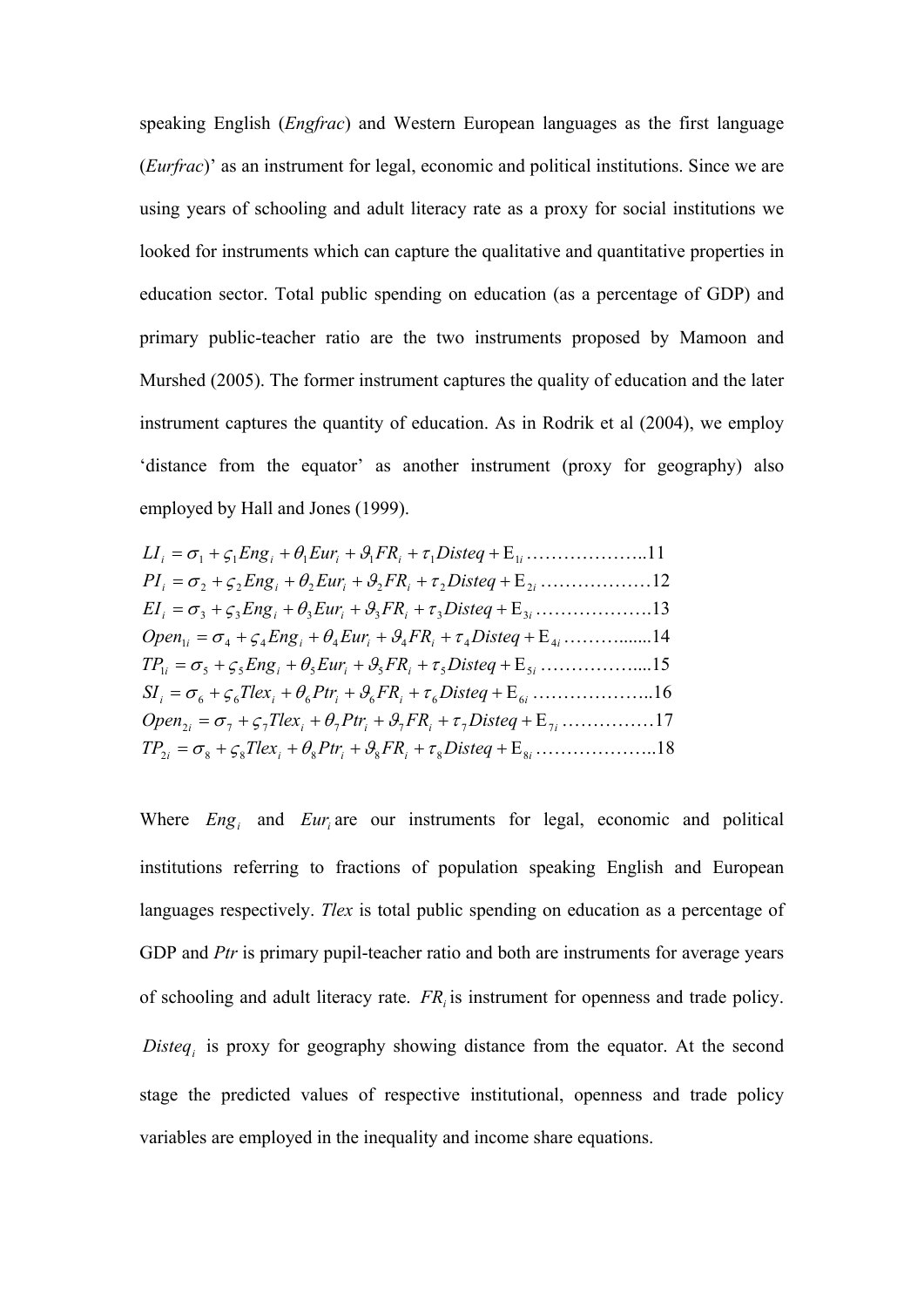#### **4. Results**:

#### **4.1. Legal Institutions**:

Barreto (1996) finds that corruption is positively and significantly correlated with inequality, implying that increased income inequality is associated with greater corruption. Tanzi (1995) argues that the benefits from corruption are likely to accrue to the better connected individuals in society, who mostly belong to high-income groups. It has been further contended that corruption creates incentives for higher investment in capital intensive projects and lower investment in labor intensive projects (UNDP, 1997), thus increasing the wage inequality. Gupta et al (1998) show that a worsening of corruption index of a country by one standard deviation (2.52 points on a scale of 0 to 10) is associated with an increase in the GINI coefficient of about 4.4 points.

The results (Table 1; appendix 1) suggest that wage inequality (*Theil*) is more sensitive to legal institutions than overall income distribution (*Gini*). Results based on the ratio of income percentiles (High20/Low20) and income deciles show that voice and accountability, rule of law and control for corruption has a strong redistributive power. The relationship between legal institutions and income of the middle income groups (*Middle20*) as well as low income groups especially for Rl and Ctc is positive and significant. This means that good quality legal institutions not only to reach out to the middle income groups but they are also altruistic to the poorest of the poor. The evidence quite robustly suggests that redistribution of income takes place from the richest to the middle class or lower middle class as all the three proxies of legal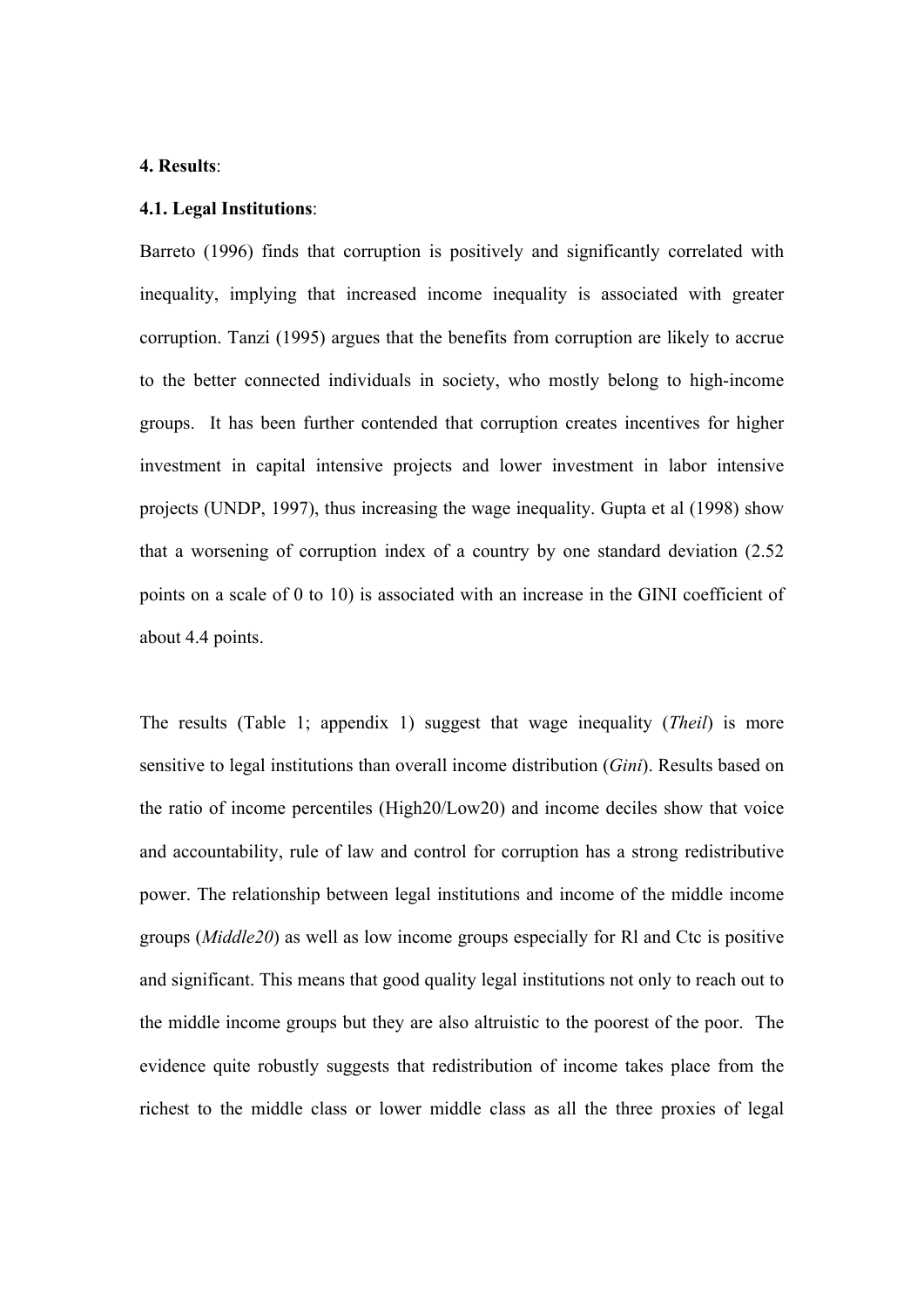institutions are negatively and significantly related with the incomes of the richest 10 percent or 20 percent in most of the cases.

#### **4.2. Economic Institutions:**

Every government must maintain a sustainable fiscal policy, which includes a deficit that is manageable in the short term, and the associated public debt it creates being serviceable. More concentration of resources on social sector is always pro-poor. The value added tax has received exaggerated appreciation and has not faced its due criticism. In the world when poverty reduction strategies are implemented and inequalities are growing, value added tax needs to give way to more pro poor tax system (Roy and Weeks, 2003). Inflation in many developing countries is an outcome of political decision when government has a lax monetary policy and is unable or unwilling to increase taxes. High inflation has a negative distribution effects. In developed countries sometimes monetary policy outcomes are related with increased inequalities. Khalifa (2005), shows that a positive shock to Federal Reserve fund rates in US induce a larger and more persistent increase in the unemployment ratio of the low skilled relative to that of high skilled, indicating that low skilled bear the brunt of the increase in unemployment after a contractionary policy.

Result summary in table 1 (appendix I) indicates that government effectiveness is negatively and significantly related with wage inequality between skilled and unskilled. However, the relationship is weak at best with *Gini*. Though it doesn't mean that effectiveness of government policies don't carry redistributive effects. Our results show that if the governments which work in the interest of public; they have a significant and positive effect on the incomes of the poor and middle class, where as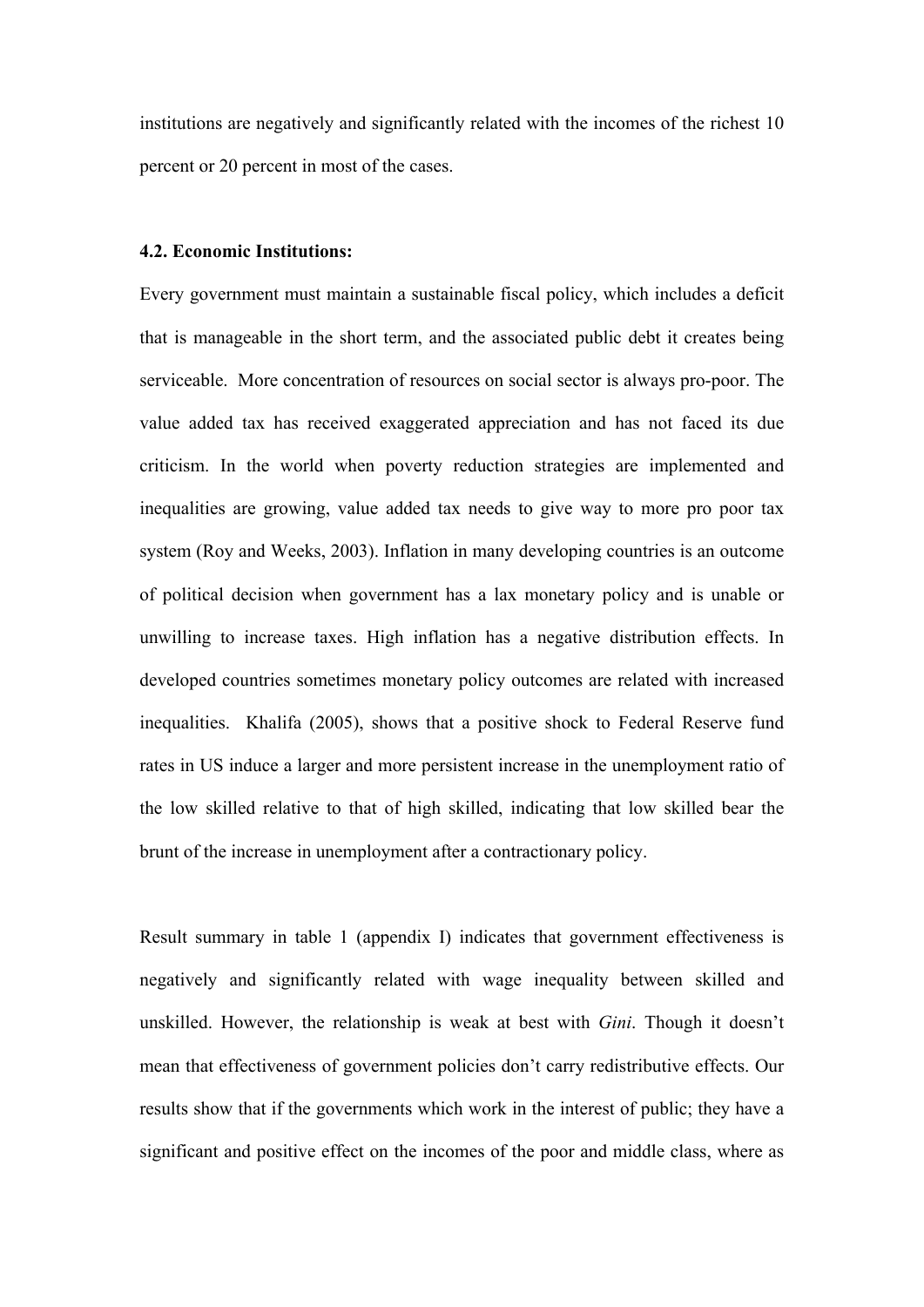they are negatively and significantly related with the incomes of the elite. The results in Table 1 indicate that though regulatory quality has weak relationship with the traditional measures of inequality but it has positive and relatively significant effects on the income share of middle income groups.

## **4.3. Political Institutions:**

The results in table 1 indicate that political stability is one of the key factors to a more equal society and it is especially favourable to the wages of the unskilled population. Furthermore, politically stable societies not only redistribute incomes to the middle income groups but they also benefit the lowest segments of the society equally. However, in comparison to political stability index, democracy has a weak relationship with inequality. It doesn't seem to matter much whether a country works under a democratised framework or an autocracy, the average effects on inequality have generally been insignificant. This is inline with the existing evidence which doesn't find any robust relationship between democracy and inequality in a cross country regression. 'Indeed a casual inspection of recent events in East Europe as well as in East Asia casts doubts that any such simple relationship may exist. It has been argued that, in the East European countries, democratization of the 90's actually resulted in an increase income inequality. Similarly, some of the East Asian countries such as South Korea, Taiwan, Singapore have had among the most egalitarian income distributions in the world, yet their political record is far from democratic. (Gradstein et al, 2001: 1)'. According to Glaeser et al (2004b), it is good leadership that matters and not whether a country has democratic setup or ruled under a dictatorship. Nevertheless, our results do show that democracy seem to favour middle class more than anybody else confirming the median voter argument that democratised countries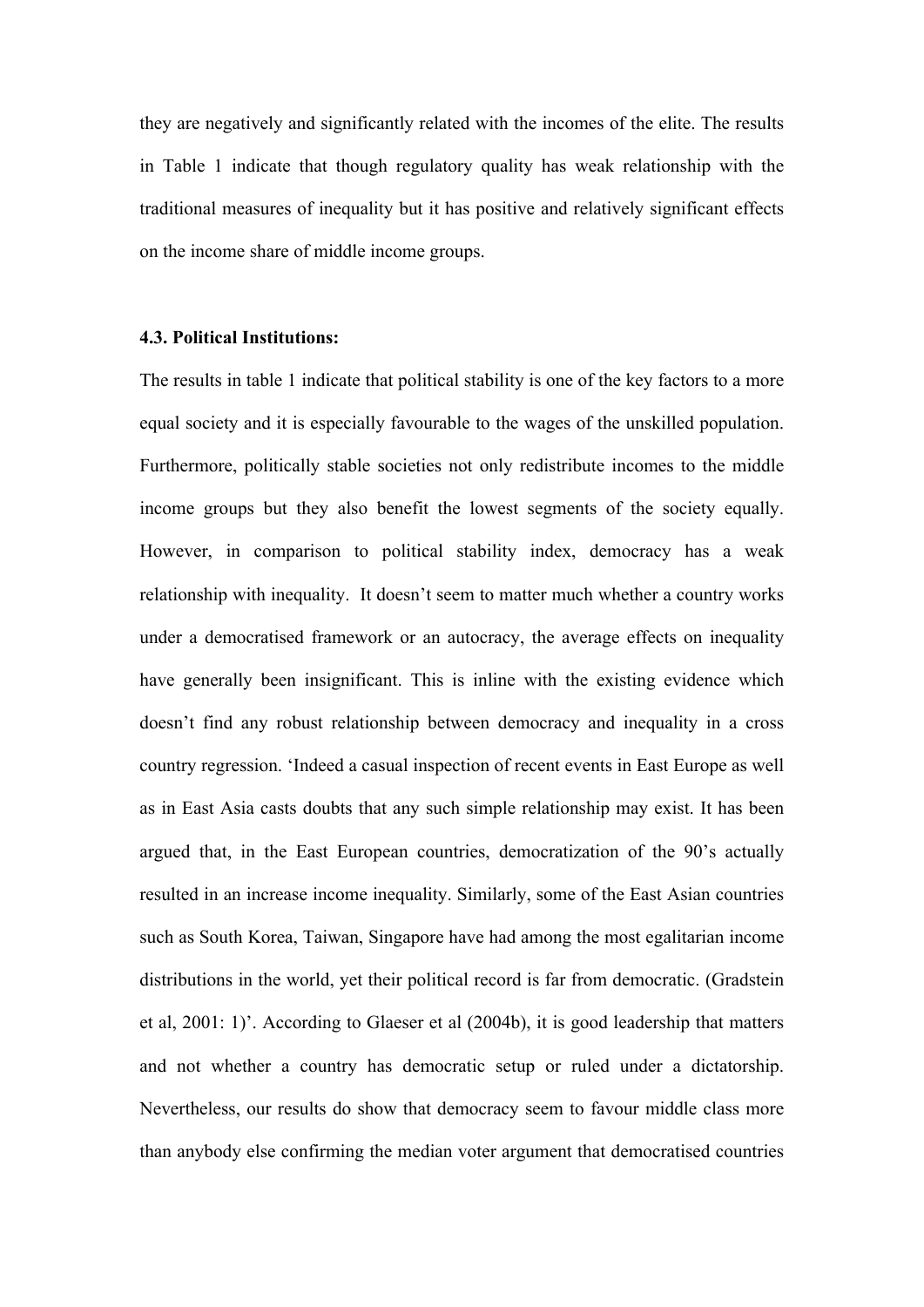with greater inequality of factor income tend to redistribute more to the less affluent (Milanovic, 2000). This result may also seem much in line with current political set up initiated by the government of General Pervez Musharraf, whereby Pakistan may score low in democracy but has seen significant political stability, so much so that it seems that it would be the first time in the history of Pakistan a government will be able to complete its 5 year period. This political stability has been combined with a accelerated economic performance with increasing incomes of especially middle class.

#### **4.4. Social Institutions:**

Education enhances the earnings potential of the poor, both in competing for jobs and earnings and as a source of growth and employment. The distribution of physical and human capital emerges from the theoretical and empirical literature as the key to distributional consequences of growth, and a determinant of growth itself (Kanbur, 1998:20). The results (table 1; appendix I) show that average years of schooling (*Sch*) is negatively related with the *Gini,* and the relationship is significant in most cases suggesting countries which have a more educated population are also the ones where distribution of income is relatively less unequal. For example, in US the percapita income of the richest decile exceeds that of second richest decile by 60 percent only, where as in Latin America where Gini is also one of the highest among developing countries, the richest decile exceeds that of the second richest decile by 160 percent. In comparison to Latin America, US has highly educated population with average years of schooling at little more than 12 years and 99 percent of the adult population being literate.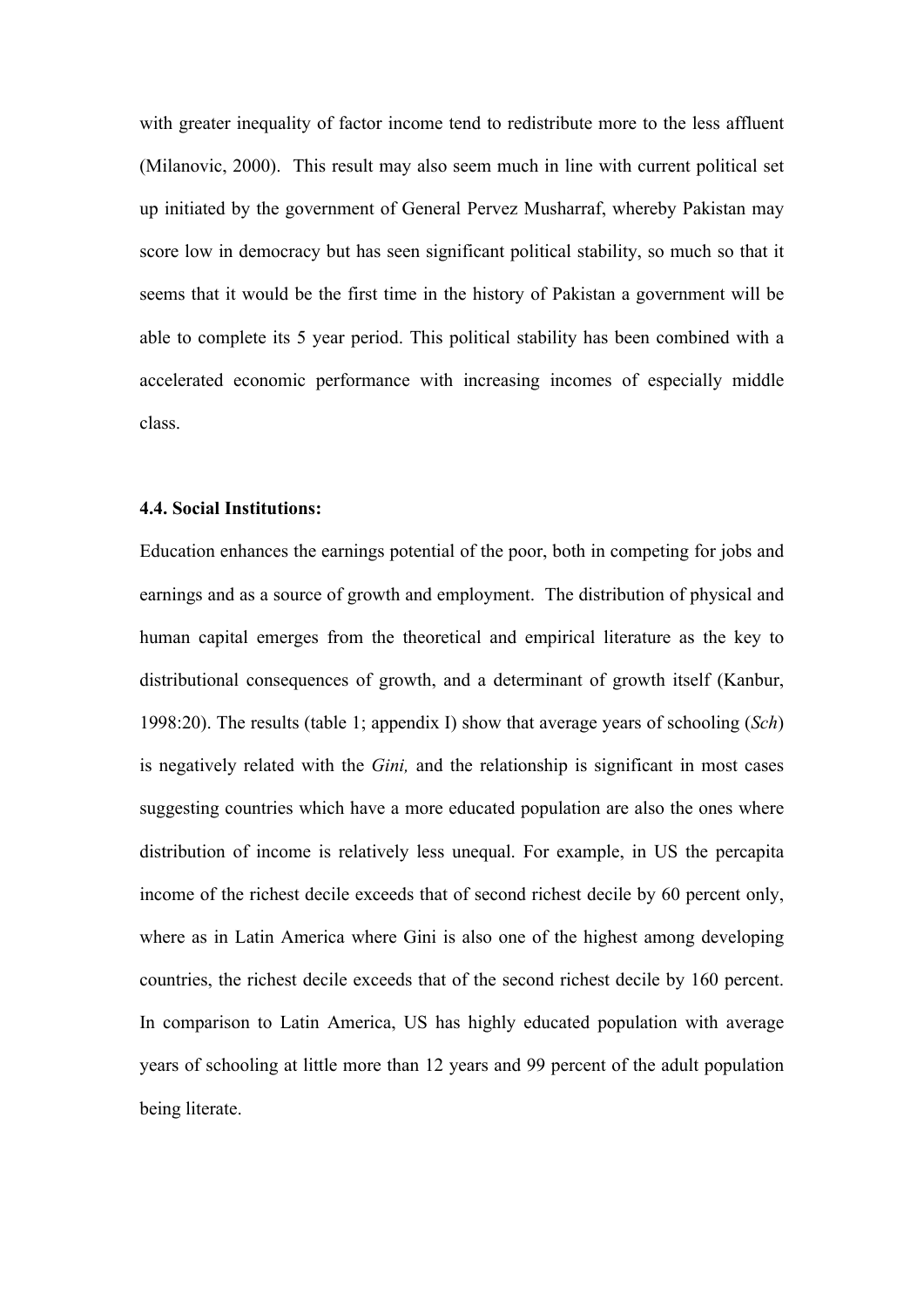Increased educational attainment also leads to less wage inequality. Along with the processes of globalisation the comparative advantage of developed nation lies in high skill intensive goods as lower skill intensive goods and services are being outsourced to developing nations. As the skill demand is increasing at greater pace than its supply, so is the wage of more skilled and educated labor thus increasing wage inequalities in developed nations. Harrigan and Balaban (1999) show that relative factor supply is an important factor in determining the growing return to skill in US during 1963-91. Given the current situation of increasing inequality in most developed societies, of which globalisation is a much-cited culprit, policy makers have been very keen to demand further public funding for schooling (Pereira and Martin, 2000: 2). Similarly education inequalities have led to wage inequality in developing countries specifically Latin America. Coincidently, Latin America has a Gini coefficient (about 0.50 for the region as a whole) which is approximately 15 points above the average for the rest of the world (Mamoon, 2005). Londoño and Székely (1997) estimate that the low level of education of Latin American workers and the enormous inequality in educational assets account for the largest portion of the region's excessive inequality, larger than other contributing factors -- lower physical capital accumulation, the relative abundance of natural resources, and a high concentration of land resources. In Latin America, only a relatively small proportion of the total population has completed secondary or higher education. These relatively few skilled workers earn a substantial wage premium due to their limited supply. Thus a poor distribution of education contributes to differentials in the returns to different levels of education, magnifying the effect of education gaps on income inequality.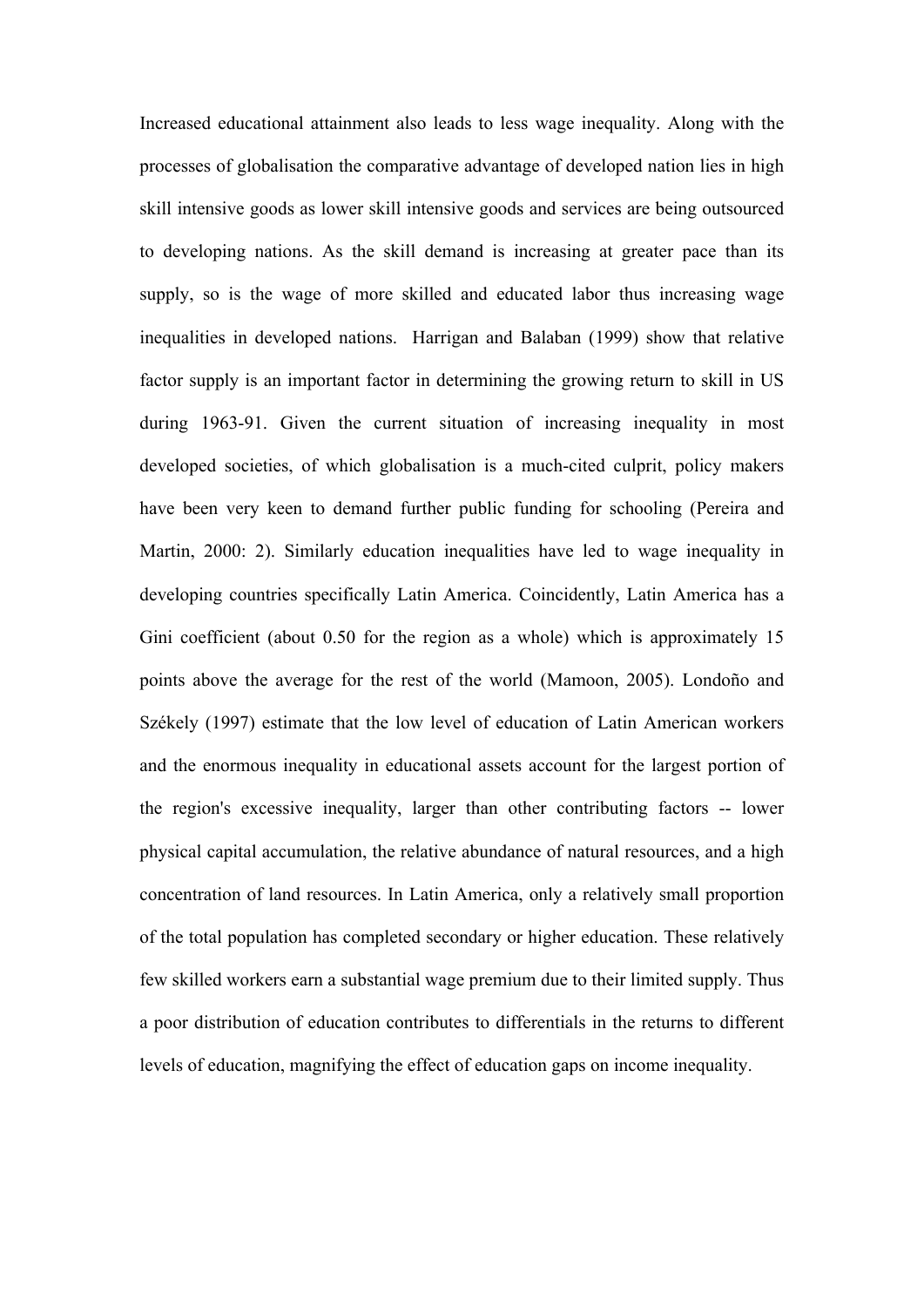Our results show that average years of schooling and adult literacy rate are significantly and negatively related with wage inequality, confirming that countries where education is more equally distributed or levels of average schooling are higher; wage inequality would be less severe. Though *Altr* is quite weakly related with the our inequality measures, results for *Sch* do imply that education has a strong redistributive power from richer segments of the society to the less affluent. A comparison of coefficients of *Middle20* and *Low10* suggests that education benefits middle class more than the poor.

## **Conclusions:**

 This paper is an attempt to gauge the effects of different institutions on inequality. Though the literature is limited on the subject, the existing one suggests that there is two way causality between institutions and inequality. To this effect we solve the problem of endogeniety by utilising a set of instruments already in use for institutions. We used a rich set of openness and trade policy variables as controls in our multiple regression equations. This was done to also check the robustness of our results for institutions while increasing the explanatory power of our model.

Our results have reconfirmed that good quality institutions lead to decrease in inequality. It also appears that it is political stability that is more important than democracy. In line to previous studies, we find that it may not matter much whether a country is working under a democracy or autocracy, but it is good policies of the leaders which eventually determine the welfare enhancing effects through preservation of property rights etc. Good leadership which not only follow more market friendly policies but also keep institutional development at the fore of their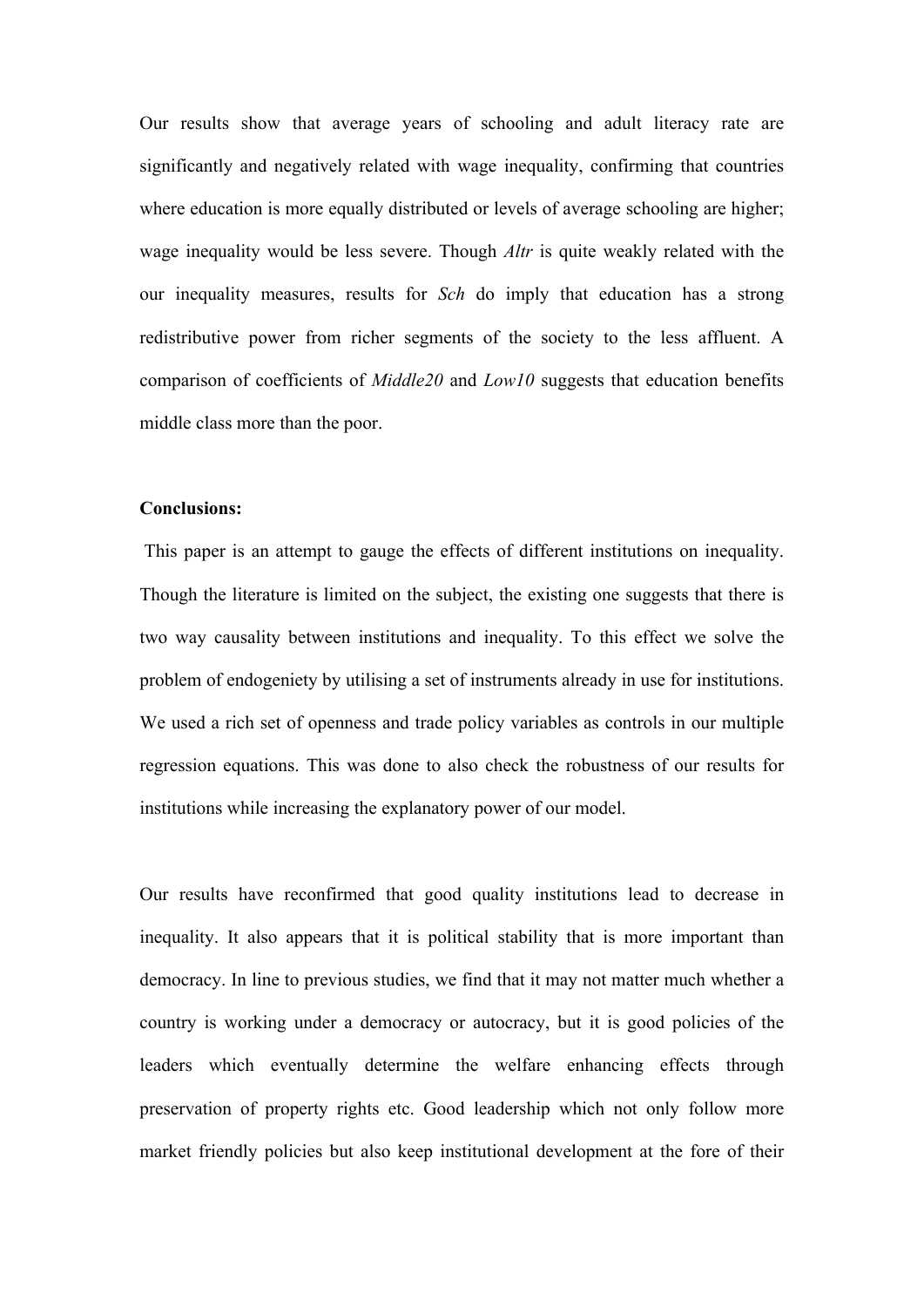policy choice is a key to economic development. On the basis of our relative significance, social and legal institutions are by far the most significant institutions apropos inequality suggesting their relative importance over other institutions. Rule of law is the best performing institution viz-a-viz inequality mitigation. If education is more equally distributed among the population, relative wages of skilled and unskilled labour will have least amount of distortions especially when the country opens up to international trade. Among economic institutions, regulation is less important when compared to government's independent fiscal and monetary policy and its effective capacity to decentralise and its pro business orientation. The results in table 1 also suggest that Middle class comes out to be the main beneficiary of good quality institutions than any other income group as *Middle20* equations give most significant results.

#### **References:**

Acemoglu, Daron, Simon Johnson and James A. Robinson, "The Colonial Origins of Comparative Development: An Empirical Investigation," *American Economic Review*, 91, No. 5, 2001, pp. 1369- 1401, http://emlab.berkeley.edu/users/chad/e236c\_f04/ajr2001.pdf

Alcala, Francisco and Antonio Ciccone, 'Trade and Productivity,' CEPR Discussion Paper No. 3095, 2001

Barreto, Raul A., "Endogenous Corruption, Inequality and Growth: Econometric Evidence," Mimeo, University of Colorado, September 1996.

Chong, Alberto and Mark Gradstein, "Inequality and Institutions," Inter-American Development Bank, Working Paper No. 506, April 2004.

Cockburn, John, "Trade Liberalization and Poverty in Nepal: A Computable General Equilibrium Micro Simulation Analysis," The Centre for the Study of African Economies Working Paper Series. Working Paper 170, 2002 http://www.bepress.com/csae/paper170

Collier, Michael W., "The Effects of Political Corruption on Caribbean Development," Caribbean Studies Association Annual Conference, June 2002.

Cornai, Giovanni, Andrea, Tony Addison and Sampsa Kiiski, "Income Distribution Changes and Their Impact in the Post-Second World War Period," in Cornia Andrea Giovanni (eds) "Inequality, Growth,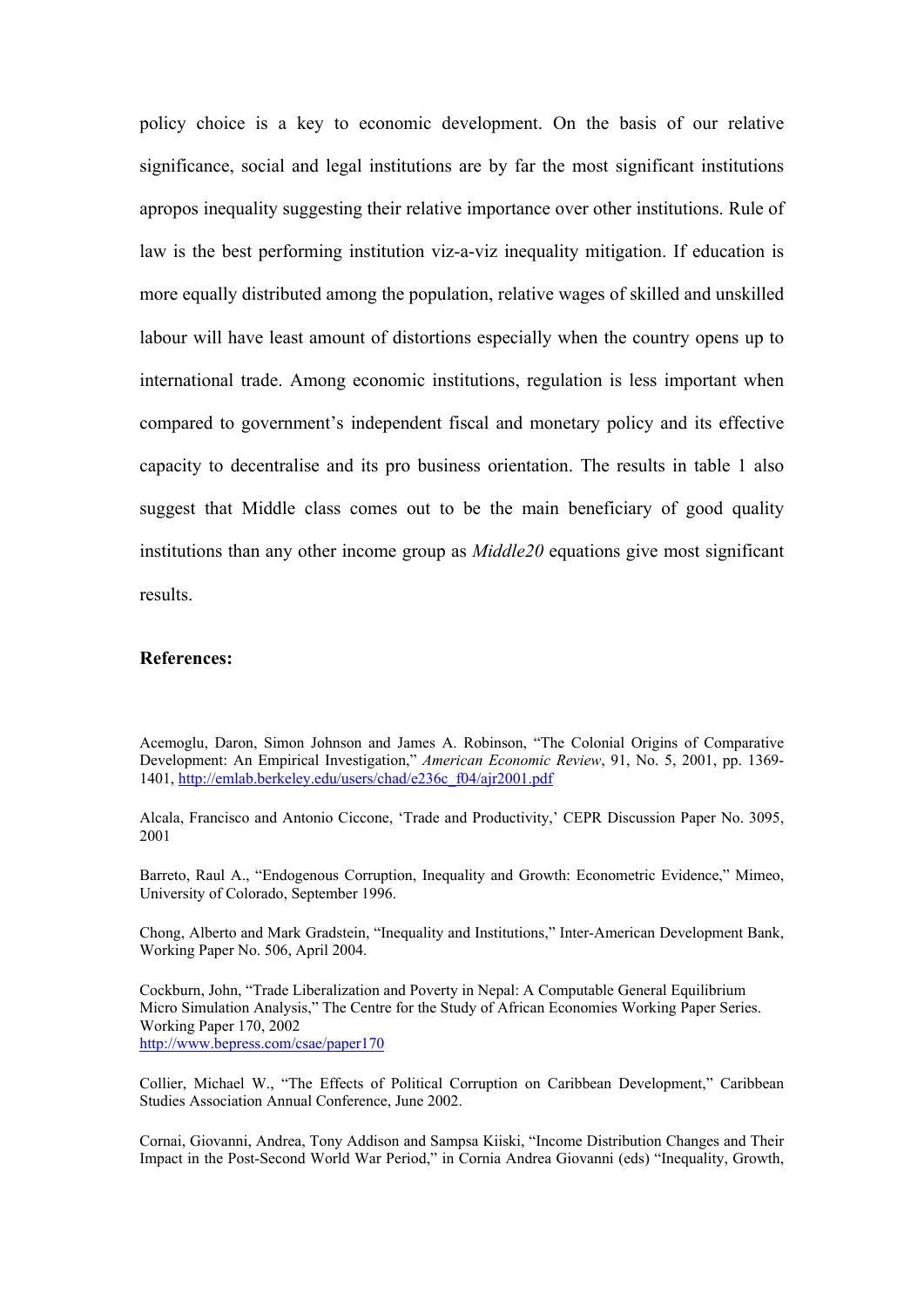and Poverty in an Era of Liberalisation and Globalization", Oxford Press for UNU\_WIDER and UNDP, 2004

Dollar, David and Aart Kraay, "Trade, Growth, and Poverty," *Economic Journal*, Vol. 114, 2004 pp. F22-F49.

Dollar, David and Aart Kraay, "Institutions, Trade and Growth," *Journal of Monetary Economics*, 50 (1), 2003, pp. 133-162.

Easterly, W., "The Middle Class Consensus and Economic Development," *Journal of Economic Growth,* Vol. 6, No. 4, 2004 pp. 317-336.

Edwards, Sebastian, "Openness, Productivity and Growth: What Do We Really Know?" *Economic Journal*, Vol. 108, 1998, pp. 383-398.

Engerman, S. L. and K. L. Sokoloff, "Factor Endowments, Inequality, and Paths of Development among New World Economies," NBER Working Paper No. 9259, 2002.

Frankel, Jeffery, and David Romer, "Does Trade Cause Growth?" *American Economic Review*, Vol. 89, No. 3, 1999, pp. 379-399.

Friedman, Jed, "Differential Impacts of Trade Liberalisation on Indonesia's Poor and Non-Poor," Conference on International Trade and poverty, Stockholm, October 20, 2000.

Ga;braith, Jame K. and Hyunsub Kum, "Inequality and Economic Growth: Data Comparisons and Econometric Tests," UTIP Working paper No. 21, The University of Texas at Austin, 2002

Glaeser, Edward, L., Raphael La Porta,, Florencio Lopez-de-Silanes, and Andrei Shleifer, "Do Institutions cause Growth," *Journal of Economic Growth*, Vol. 9, No. 3, 2004a, pp. 271-303

Glaeser, Edward, L., Raphael La Porta,, Florencio Lopez-de-Silanes, and Andrei Shleifer, "Explaining Growth: Institutions, Human Capital, and Leaders," (PD: Preliminary Draft) 2004b http://www.brook.edu/es/commentary/journals/bpea\_macro/papers/20040325\_glaeser.pdf

Gradstein, Mark, Branko Milanovic and Yvonne Ying, "Democracy and Income Inequality: An Empirical Analysis," (Unpublished) December 2001

Greenaway David, Wyn Morgan, and Peter Wright, "Trade Liberalisation and Growth in Developing Countries," *Journal of Development Economics*, Vol. 67, 2001, pp. 229-224.

Gupta, Sanjeev, Hamid Davoodi and Rosa Alonso-Terme, "Does Corruption Affect Income Inequality and Poverty?" IMF Working Paper, WP/98/76, May 1998

Hall, Robert E., and Charles Jones, "Why do Some Countries Produce So Much More Output per Worker than Others?" *Quaterly Journal of Economics*, Vol. 114, 1999, pp. 83-116

Harrigan, James and Rita Balaban, "U.S. Wages in General Equilibrium: The Effects of Prices, Technology, and Factor Supplies, 1963-1991,"NBER Working Paper No. 6981, 1999

Hellman, J., and Daniel Kaufmann, "The Inequality of Influence," Washington DC, US, World Bank, 2002

Justino, Patricia, "Redistribution, Inequality and Political Conflict," Poverty Research Unit, Sussex, PRUS Working Paper No. 18, 2004.

Kaufman, Daniel, Aaart Kraay and Zoido-Lobaton, "Governance Matters II: Updated Indicators for 2000/01," Policy Research Working Paper 2772, The World Bank, 2002 http://www.worldbank.org/wbi/governance/pdf/govmatters2.pdf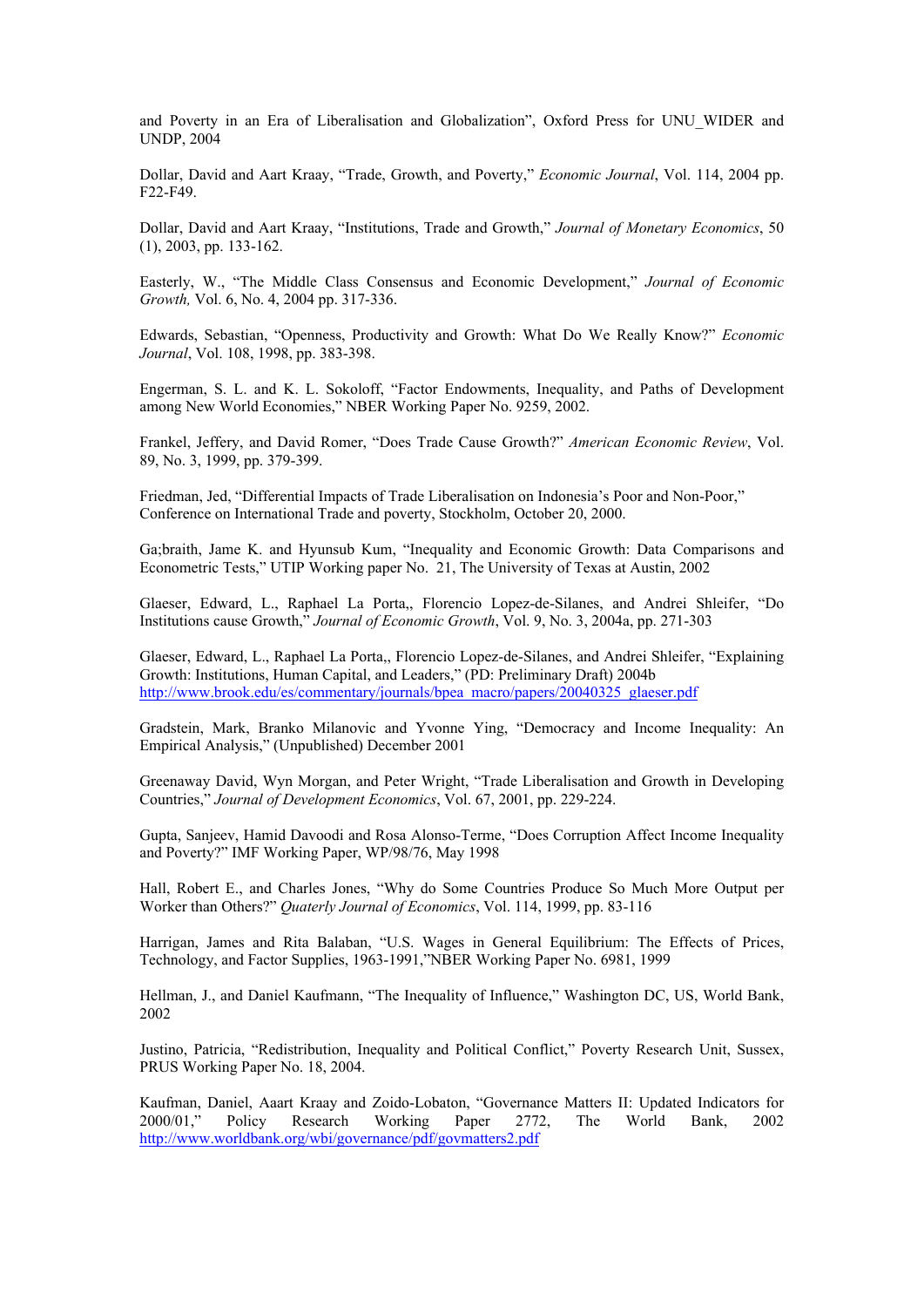Keefer, P., "Polarisation, Politics, and Property Rights: Links between Inequality and Growth," *Public Choice*, Vol. 111, No. 1-2, 2002, pp. 127-54

Khalifa, Sherif, "Monetary Policy, the Skill Premium, and Unemployment Across Skills," Working Paper, December 2005 http://www.econ.jhu.edu/jobmarket/2005/khalifa/Chapter2Khalifa.pdf

Lofgren, Hans, "Trade Reform and the poor in morocco: A Rural-Urban General Equilibrium Analysis of Reduced Protection," TMD Discussion paper, IFPRI, Washington DC, No. 38, 1999

Londono, J.L. and M. Szekely, "Distributional Surprises After a Decade of Reforms: Latin America in the Nineties." In R. Hausman and E. Lora (eds.), *Latin America After a Decade of Reforms: What Comes Next?* (Washington, DC: Inter-American Development Bank), 1997.

Mamoon, Dawood '*Education for all is central to Higher Education Reforms in Developing Countries'*in Boeren, Ad and Gerrit Holtland (eds) 'A Changing Landscape - making support to higher education and research in developing countries more effective', NUFFIC, the Netherlands, 2005 http://www.nuffic.net/common.asp?id=1704

Mamoon, Dawood, "What Matters Most Apropos Neo Classical Free Market Paradigm: 'Poverty or Inequality'?" Conference paper, 2nd Development Dialogue on 'Globalization, Poverty and Inequality', Institute of Social Studies, The Hague, the Netherlands, May 2004.

Mamoon, Dawood and S. Mansoob Murshed, "Are Institutions more important than Integration?" Institute of Social Studies, Working Paper Series No. 416, November 2005

Milanovic, Branko, "The Median-Voter Hypothesis, Income Inequality, and Income redistribution: An Empirical Test with the required Data," European Journal of Political Economy, Vol. 16, 2000, pp. 367-410

Murshed, Mansoob S. and Scot Gates, "Spatial-Horizontal Inequality and the Maoist Insurgency in Nepal," DFID, Februray 2003

Norris, Pippa, "Giving Voice to the Voiceless," John F. Kennedy School of Government, Harvard University (Darft Version), 2001

Pereira, Pedro, Telhado and Silva Pedro Martins, "Does Education Reduce Wage Inequality? Quantile regressions Evidence from Fifteen European Countries" Unpublished, February 2000 http://portal.fe.unl.pt/FEUNL/bibliotecas/BAN/WPFEUNL/WP2000/wp379.pdf

Rodrik, Dani, "Institutions for High Quality Growth: What They are and How to Acquire Them," IMF Conference on Second Generation Reforms, October, 1999

Rodrik, Dani, Arvind Subramanian and Francesco Trebbi , "Institutions Rule: The Primacy of Institutions Over Geography and Integration in Economic Development," *Journal of Economic Growth*, Vol. 9, No. 2, 2004, pp. 131-165

Rose, Andrew, "Do WTO Members Have a More Liberal Trade Policy?" NBER Working Paper 9347, 2002

Roy, Rathin and John Weeks, "Making Fiscal Policy Work for the Poor," Mimeo, UNDP, 2003

Rutkowski, J. "Wage Inequality in Transition Economies of Central Europe: Trends and Pattern in the Late 1990s," Mimeo, August, 1999

Sachs, Jeffrey D. and Andrew Warner (1995), 'Economic Reform and Process of Global Integration,' Brookings Papers on Economic Activity, Vol. 1, 1995, pp. 1-118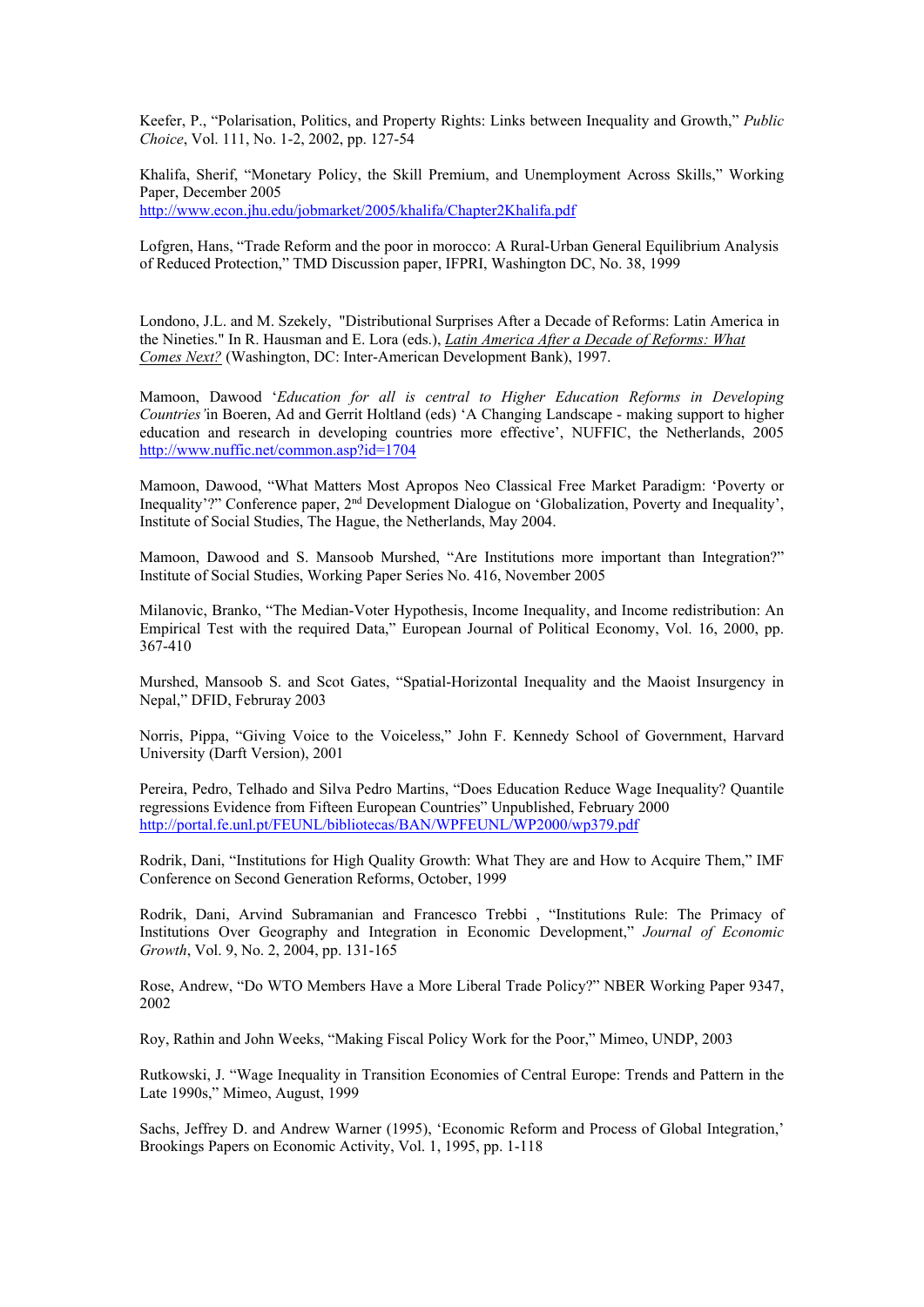Segura-Cayuela, Ruben, "Inefficient Policies, Inefficient Institutions and Trade," Job Market Paper, MIT, November 2005

Slaughetr, M.J., "What are the results of product-price studies and what can we learn from their differences?" in R.C. Feenstra (ed.) The Impact of International Trade on Wages, Chicago, University of Chicago Press, 2000, pp. 129-165.

Smeeding, M. Timothy, "Globalisation, Inequality and the Rich Countries of the G-20: Evidence From the Luxembourg Income Study (LIS)," Social Policy Research Centre (SPRC) Discussion Paper No. 122, December 2002.

Tanzi, Vito, "Corruption: Arms Length Relationships and Markets," in Gianluca Fiorentini and Sam Peltzman (eds) The Economics of Organised Crome,' Cambridge University Press, Cambridge, England, 1995.

UNDP, Human Development Report, 1997

Yudaeva, Ksenia, "Globalisation and Inequality in CIS Countries: Role of Institutions," GDN Conference Paper, January 2003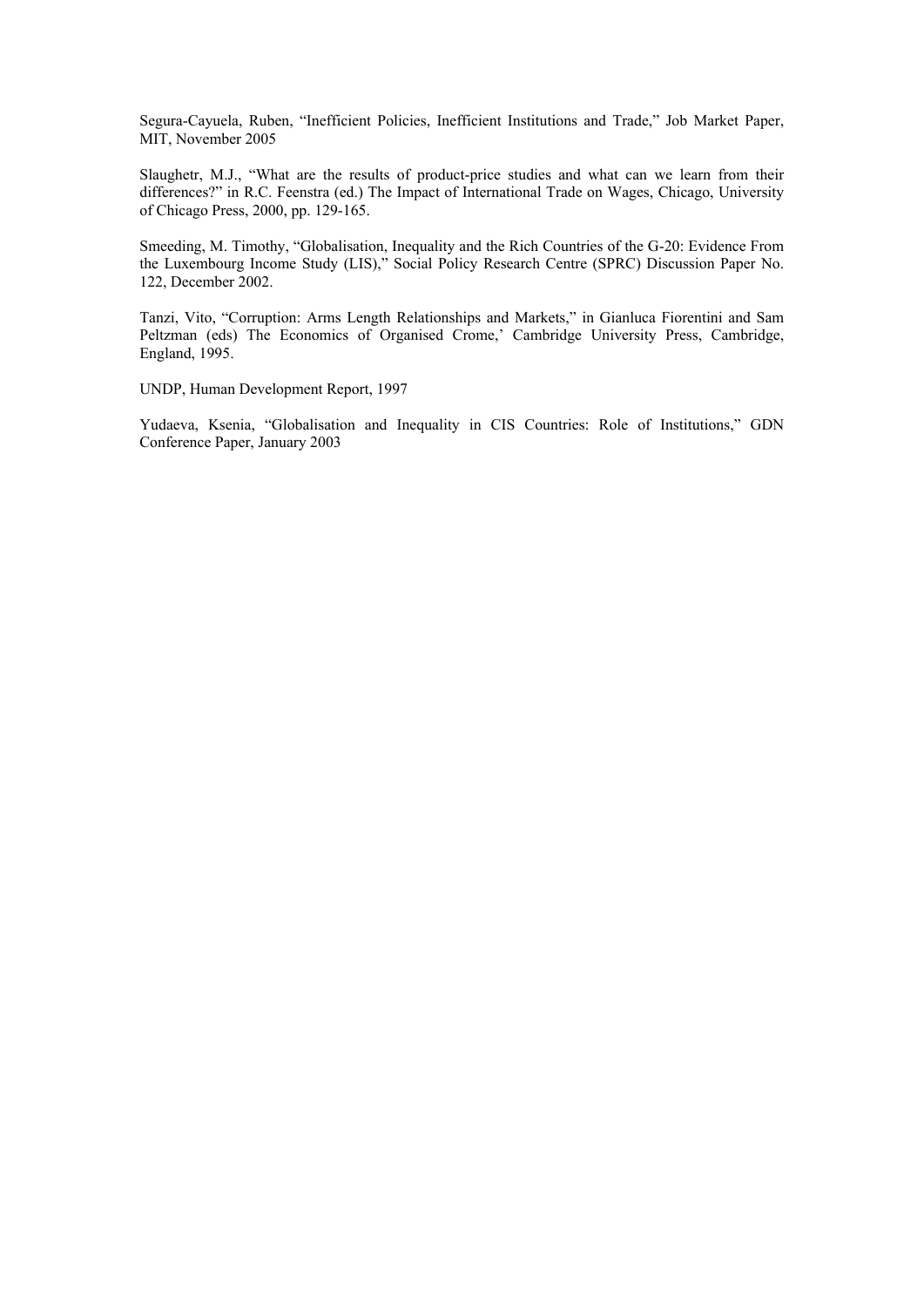## **Appendix I:**

#### Table: Significance Count of Institutions under Augmented Regression Analysis for Inequalities

| <b>Independent Variables</b>       | Dependent Variables      |                               |                         |                          |                               |                           |                                     |                                 |  |
|------------------------------------|--------------------------|-------------------------------|-------------------------|--------------------------|-------------------------------|---------------------------|-------------------------------------|---------------------------------|--|
|                                    | Theil                    | Gini                          | High20/Low20            | Middle20                 | Low10                         | High10                    | Cases of<br>Significance by<br>rows | Total cases of<br>correct signs |  |
| Legal Institutions                 |                          |                               |                         |                          |                               |                           |                                     |                                 |  |
| Voice and Accountability (Va)      | 5 out of 12              | 3 out of 12                   | 5 out of 12             | 7 out of 12              | $2$ out of 12                 | 7 out of 12               | 29 out of 72                        | 28 out of 29                    |  |
| (Negative sign)                    | (5 out of 5)             | $(3 \text{ out of } 3)$       | $(5 \text{ out of } 5)$ | (0 out of 7)             | $(1$ out of $2)$ <sup>*</sup> | $(7 \text{ out of } 7)$   |                                     |                                 |  |
| Rule of Law (Rl)                   | 5 out of 12              | 4 out of 12                   | 9 out of 12             | 10 out of 12             | 9 out of 12                   | 10 out of 12              | 47 out of 72                        | 47 out of 47                    |  |
| (Negative sign)                    | (5 out of 5)             | $(4 \text{ out of } 4)$       | $(9$ out of 9)          | $(0 \text{ out of } 10)$ | (0 out of 9)                  | $(10 \text{ out of } 10)$ |                                     |                                 |  |
| Control of Corruption (Ctc)        | 5 out of 12              | 4 out of 12                   | 8 out of 12             | 9 out of 12              | 8 out of 12                   | 9 out of 12               | 45 out of 72                        | 45 out of 45                    |  |
| (Negative sign)                    | (5 out of 5)             | $(4 \text{ out of } 4)$       | $(8 \text{ out of } 8)$ | (0 out of 9)             | $(0 \text{ out of } 8)$       | (9 out of 9)              |                                     |                                 |  |
| <b>Economic Institutions</b>       |                          |                               |                         |                          |                               |                           |                                     |                                 |  |
| Government Effectiveness (Ge)      | $\overline{5}$ out of 12 | 3 out of 12                   | 8 out of 12             | 9 out of 12              | 8 out of 12                   | 8 out of 12               | 41 out of 72                        | 41 out of 41                    |  |
| (Negative sign)                    | (5 out of 5)             | $(3 \text{ out of } 3)$       | $(8$ out of $8)$        | (0 out of 9)             | (0 out of 8)                  | $(8 \text{ out of } 8)$   |                                     |                                 |  |
| Regulatory Quality (Rq)            | 3 out of 12              | $2$ out of 12                 | $2$ out of 12           | 6 out of 12              | $1$ out of $12$               | 5 out of 12               | 19 out of 72                        | 18 out of 19                    |  |
| (Negative sign)                    | (3 out of 3)             | (2 out of 2)                  | (2 out of 2)            | $(0$ out of 6)           | $(1$ out of $1)$ <sup>*</sup> | $(5 \text{ out of } 5)$   |                                     |                                 |  |
|                                    |                          |                               |                         |                          |                               |                           |                                     |                                 |  |
| <b>Political Institutions</b>      |                          |                               |                         |                          |                               |                           |                                     |                                 |  |
| Democracy (Dem)                    | 3 out of 12              | 3 out of 12                   | $4$ out of 12           | 7 out of 12              | out of $12$                   | 5 out of 12               | 30 out of 72                        | 28 out of 30                    |  |
| (Negative sign)                    | (3 out of 3)             | (3 out of 3)                  | (4 out of 4)            | $(0 \text{ out of } 7)$  | $(1$ out of $1)$ <sup>*</sup> | $(4 \text{ out of } 5)^*$ |                                     |                                 |  |
| Autocracy (Aut)                    | 3 out of 12              | $0$ out of 12                 | $0$ out of 12           | 3 out of 12              | $2$ out of 12                 | $2$ out of 12             | 10 out of 72                        | 8 out of 10                     |  |
| (Negative signs)                   | $(0$ out of 12)          | $(0$ out of $0)$              | $(0$ out of $0)$        | (3 out of 3)             | $(0$ out of $2)$ <sup>*</sup> | (2 out of 2)              |                                     |                                 |  |
| Political Stability (Ps)           | 5 out of 12              | 4 out of 12                   | 8 out of 12             | 9 out of 12              | 8 out of 12                   | 9 out of 12               | 53 out of 72                        | 53 out of 53                    |  |
| (Negative sign)                    | $(5 \text{ out of } 5)$  | $(4 \text{ out of } 4)$       | $(8 \text{ out of } 8)$ | (0 out of 9)             | (0 out of 12)                 | (9 out of 9)              |                                     |                                 |  |
| Social Institutions                |                          |                               |                         |                          |                               |                           |                                     |                                 |  |
| Average Schooling Years (Sch)      | 9 out of 12              | $6$ out of 12                 | $6$ out of 12           | 7 out of 12              | 5 out of 12                   | $6$ out of 12             | 39 out of 72                        | 39 out of 39                    |  |
| (Negative sign)                    | (9 out of 9)             | $(6 \text{ out of } 6)$       | $(6 \text{ out of } 6)$ | $(0$ out of $7)$         | (0 out of 5)                  | $(6 \text{ out of } 6)$   |                                     |                                 |  |
| Adult Literacy Rate (Altr)         | 8 out of 12              | $2$ out of 12                 | 1 out of 12             | $1$ out of $12$          | 3 out of 12                   | 1 out of 12               | 16 out of 72                        | 14 out of 16                    |  |
| (Negative sign)                    | $(8$ out of $8)$         | $(1$ out of $2)$ <sup>*</sup> | $(1$ out of 1)          | $(1$ out of 1)           | $(1$ out of 3)*               | $(1$ out of 1)            |                                     |                                 |  |
| Cases of Significance (by columns) | 51 out of 120            | 31 out of 120                 | 51 out of 120           | 68 out of 120            | 47 out of 120                 | 62 out of 120             |                                     |                                 |  |

- \* Observation made that a variable has entered the equation significantly but with a wrong sign

- Significance is observed at 1%, 5% and 10% levels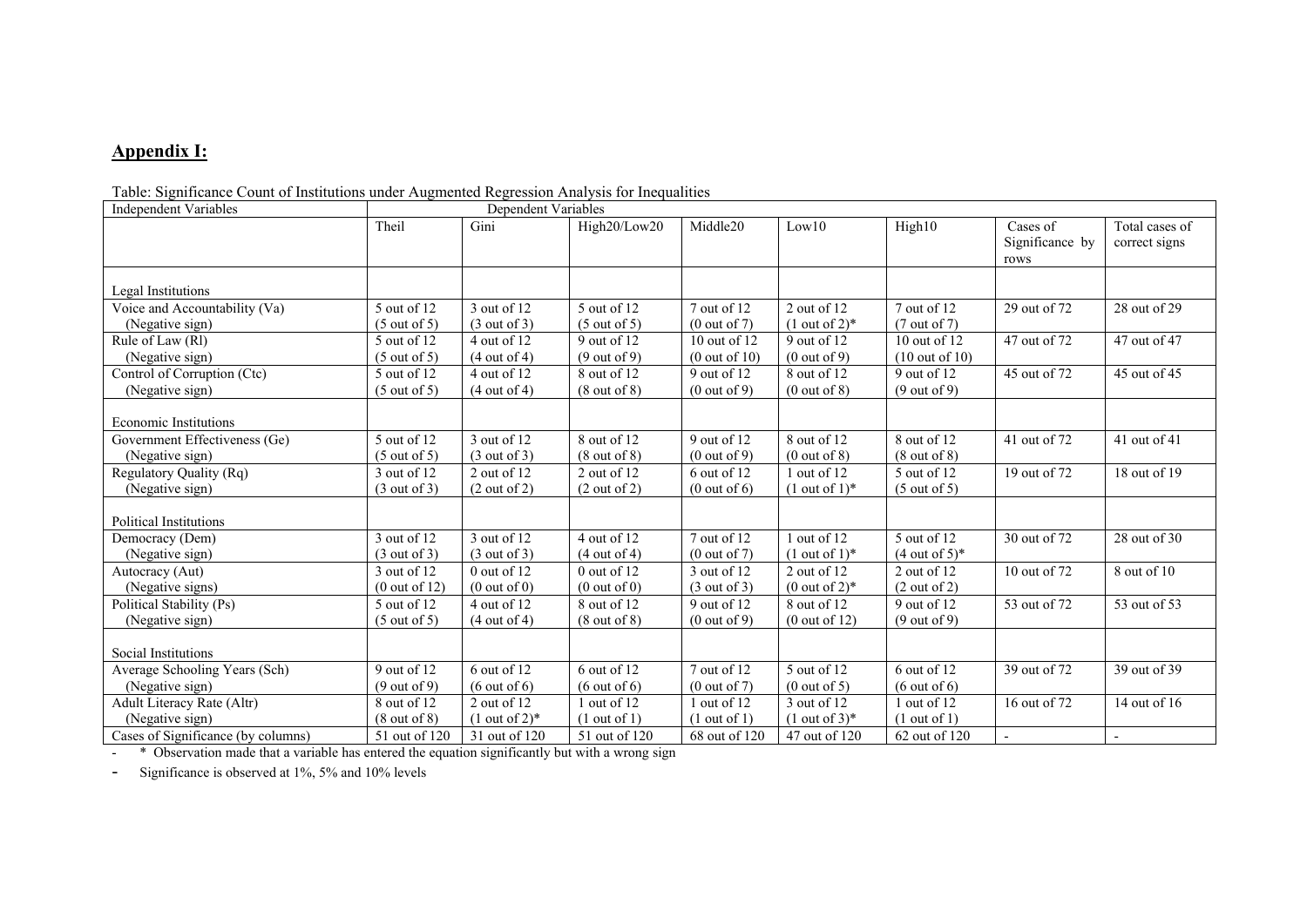## **DATA AND SOURCES:**

**Altr**: Adult Literacy Rate, Year: 1999, Source: WDI (2002)

**Auto**: Autocracy, Year: 1999, Source: Polity IV dataset

**Ctc:** Control for Corruption, Year: 1997/98. Source: Kaufman et al (2002)

**Demo**: Democracy, (numeric) Range =  $0-10$  ( $0 = \text{low}$ ;  $10 = \text{high}$ ), Democracy Score: general openness of political institutions. The 11-point Democracy scale is constructed additively. Year: 1999, Source: Polity IV dataset

**Disteq:** Distance from Equator of capital city measured as abs (Latitude)/90. Source: Rodrik, Subramanian & Trebbi (2002)

**Engfrac**: Fraction of the population speaking English. Source**:** Rodrik, Subramanian & Trebbi (2002)

**Eurfrac**: Fraction of the population speaking one of the major languages of Western Europe: English, French, German, Portuguese, or Spanish. Source: Rodrik, Subramanian & Trebbi (2002)

**Ge:** Government Effectiveness, Year: 1997/98. Source: Kaufman et al (2002)

**Gini:** Coefficient in Percentage Points as calculated by WIDER. Year: 1995, Source: UNU/WIDER World Income Inequality Database (WIID) http://www.wider.unu.edu/wiid/wiid.htm

**High10**: Highest Income Decile, Year: 1995, Source: UNU/WIDER World Income Inequality Database (WIID) http://www.wider.unu.edu/wiid/wiid.htm

**High20**: Fifth Income Percentile, Year: 1995, Source: UNU/WIDER World Income Inequality Database (WIID) http://www.wider.unu.edu/wiid/wiid.htm

**Sch:** Average Schooling Years in the total population at 25,Year: 1999. Source: Barro R & J. W. Lee data set, http://post.economics.harvard.edu/faculty/barro/data.html

**Impnov85**: Import Penetration: overall, 1985. Source: Rose (2002).

**Impnov82:** Import Penetration: overall, 1982. Source: Rose (2002).

**Lcopen:** Natural logarithm of openness. Openness is given by the ratio of (nomnal) imports plus exports to GDP (in nominal US dollars), Year: 1985. Source: Penn World Tables, Mark 6.

Logfrankrom (FR) : Natural logarithm of predicted trade shares computed following Frankel and Romer (1999) from a bilateral trade equation with 'pure geography' variables. Source: Frankel and Romer (1999).

**Low 10**:Lowest Income Decile, Year: 1995, Source: UNU/WIDER World Income Inequality Database (WIID) http://www.wider.unu.edu/wiid/wiid.htm

**Low20**: First Income Percentile, Year: 1995, Source: UNU/WIDER World Income Inequality Database (WIID) http://www.wider.unu.edu/wiid/wiid.htm

**Nontarfov:** Non- Taiff Barriers Coverage: Overall, 1987. Source: Rose (2002).

**Open80s:** Sachs and Warners (1995) composite openness index. Source: Rose (2002).